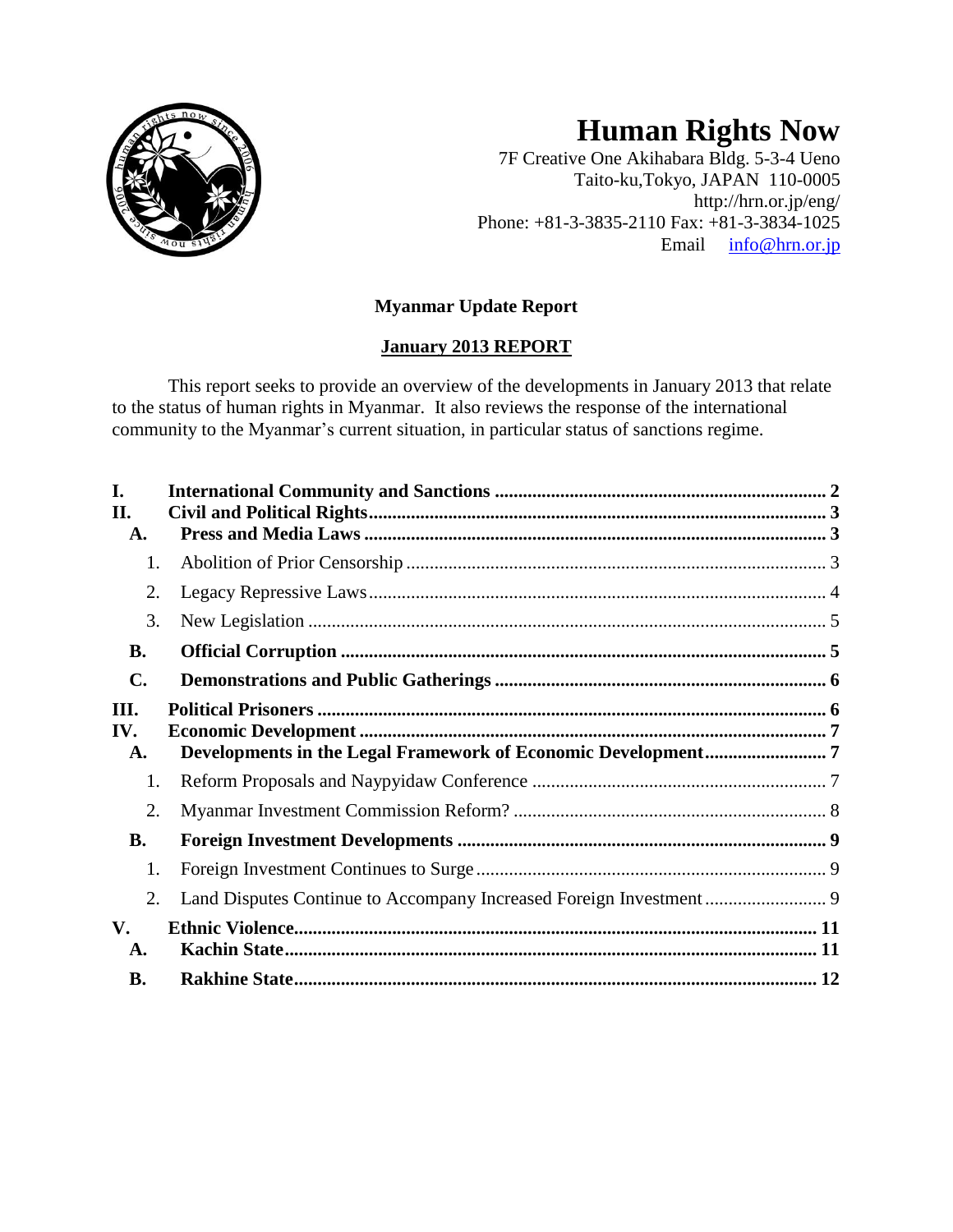#### <span id="page-1-0"></span>**I. International Community and Sanctions**

In January, international lenders stepped up their support for Myanmar as a reward for the wave of political and economic reforms that have helped remove the country from the ranks of the world's pariah nations.

Despite remaining concerns surrounding smoldering ethnic conflicts, Japan has been particularly optimistic about Myanmar's reform process. The country lent significant support to the Southeast Asian nation in January by facilitating negotiations between the Asian Development Bank, the World Bank and Myanmar's government to help relieve the poor country's staggering debt burden. Many analysts believe that without significant contributions on the part of the international community, Myanmar's massive debt load will be a significant obstacle to increased investment and growth.

While international financial institutions have offered technical help in recent years, they have been prevented from doing more by debt arrears accumulated under the military since 1987, when Myanmar stopped making any payments. Myanmar ran up \$8.4 billion of debt during the socialist government of Gen. Ne Win from 1962 to 1988, and \$2.61 billion of debt after a new military junta took over in 1988, making for a total of a little more than \$11 billion.<sup>1</sup> Under the rules governing the World Bank and other international development lenders, these arrears made any additional lending activity impossible.

After many months of work, the [World Bank](http://topics.nytimes.com/top/reference/timestopics/organizations/w/world_bank/index.html?inline=nyt-org) announced in a statement<sup>2</sup> on January 27<sup>th</sup> that the Japan Bank for International Cooperation, the country's overseas development bank, has agreed to provide a bridge loan to Myanmar to allow it to cover outstanding debt to the World Bank and the Asian Development Bank.

The Manila-based ADB said bridge financing provided to Myanmar by the Japan Bank for International Cooperation (JBIC) this month allowed the government to pay off arrears to the ADB of about \$500 million. The World Bank, in its statement from Washington dated January 27, said its new loan would be used in part to "help the government meet its foreign exchange needs", which included repaying the JBIC bridge loan.<sup>3</sup>

The ADB, which reopened an office in Yangon in April 2012, said the clearing of arrears allowed it to provide its first loan to Myanmar in more than 30 years. The ADB and World Bank committed to lend \$512 million and \$440 million, respectively. Stephen Groff, vice president of the ADB said the bank's loan will help Myanmar lay the foundation for sustainable growth "which will ultimately lead to major investments in road, energy, irrigation and education projects, as well as investments in other sectors".<sup>4</sup>

Furthermore, the Paris Club, an informal grouping of creditor nations that helps poor nations restructure their debts, agreed on January 28 to relieve Myanmar of half the arrears it owes the group. The Paris Club, which has 19 permanent members including the US, UK, Germany, France and Australia<sup>5</sup>, has thereby unburdened the country of approximately \$2.2 billion in debt. The group also agreed to reschedule the payment of the remaining principal over a period of 15 years.<sup>6</sup>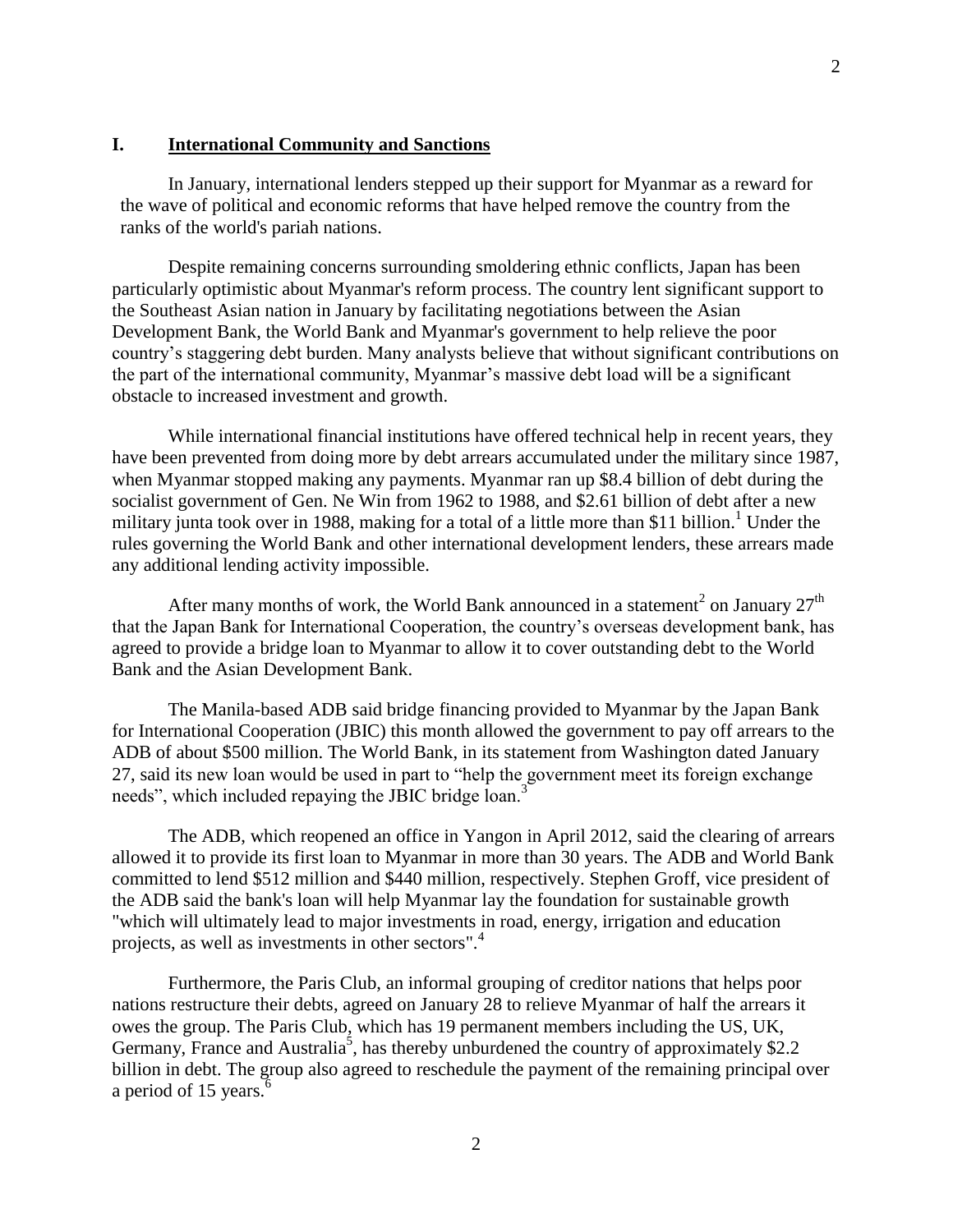According to a press release<sup>7</sup> issued by the state-run New Light of Myanmar, Japan and Norway went a step further than the Paris Club by forgiving additional bilateral debts. With individual concessions from Japan, which canceled half of the \$6 billion in debt owed to it by Myanmar, and Norway, which canceled all \$534 million in arrears, Myanmar is now effectively relieved of more than 60% of its foreign debt.<sup>8</sup> "The numbers here are really quite staggering," said Sean Turnell, a Myanmar expert at Macquarie University in Sydney. "It is a sign of the goodwill that is there for Myanmar—they have got that fresh start that they wanted."<sup>9</sup>

## <span id="page-2-1"></span><span id="page-2-0"></span>**II. Civil and Political Rights**

### **A. Press and Media Laws**

Reflecting recent changes in Myanmar's media climate, a leading international media watchdog has given the country its best ranking in over a decade. According to the World Press Freedom Index, released by Paris-based Reporters Without Borders on Wednesday, Myanmar now ranks 151st in the group's ranking of 179 countries, rising 18 places from its previous position. Previously, it had been in the bottom 15 every year since 2002 but now, thanks to the unprecedented reforms of the "Burmese spring", it has reached its best-ever position.<sup>10</sup>

This section of our report examines the legal framework and reform agenda of the Myanmar government as well as the status of the changes carried out by the government. In order to provide context for these important developments, we have expanded our discussion beyond the developments of the past month to highlight noteworthy changes since the beginning of the democratic transition.

The government's main task has been to overhaul legislation governing the print and broadcast media. A series of measures since the summer of 2011 led to the lifting of prior censorship in August 2012. The government has at the same time begun to draft a new media law. However, human rights organizations and journalists are concerned that certain repressive laws from the junta era remain in place and may be used by the government to curtail freedom of expression.

# *1. Abolition of Prior Censorship*

<span id="page-2-2"></span>The government's first concession to media freedom was its June 2011 decision to exempt about 180 "non-political" newspapers (about 60 per cent of the print media) from the obligation to submit articles to the Press Scrutiny and Registration Division (PSRD), the country's censorship bureau, before publication. The following month, the government granted permission to print photos of Aung San Suu Kyi on front pages. Until then, publication of her image has been limited to inside pages and a maximum size of about 7 by 12 cm. The lifting of prior censorship was extended to business and legal publications in December 2011 and to educational and literary publications in March and May 2012, respectively. Finally, on August 20, the government announced the end of prior censorship for all of Myanmar's news weeklies, ending a 48-year-old practice. In practical terms, the change is significant. The constant to-ing and fro-ing between the weeklies and the PSRD has ended.<sup>11</sup>

Although news weeklies no longer have to submit their articles to the PSRD before publication, most journalists say this has not meant a radical change in their activities. Journalists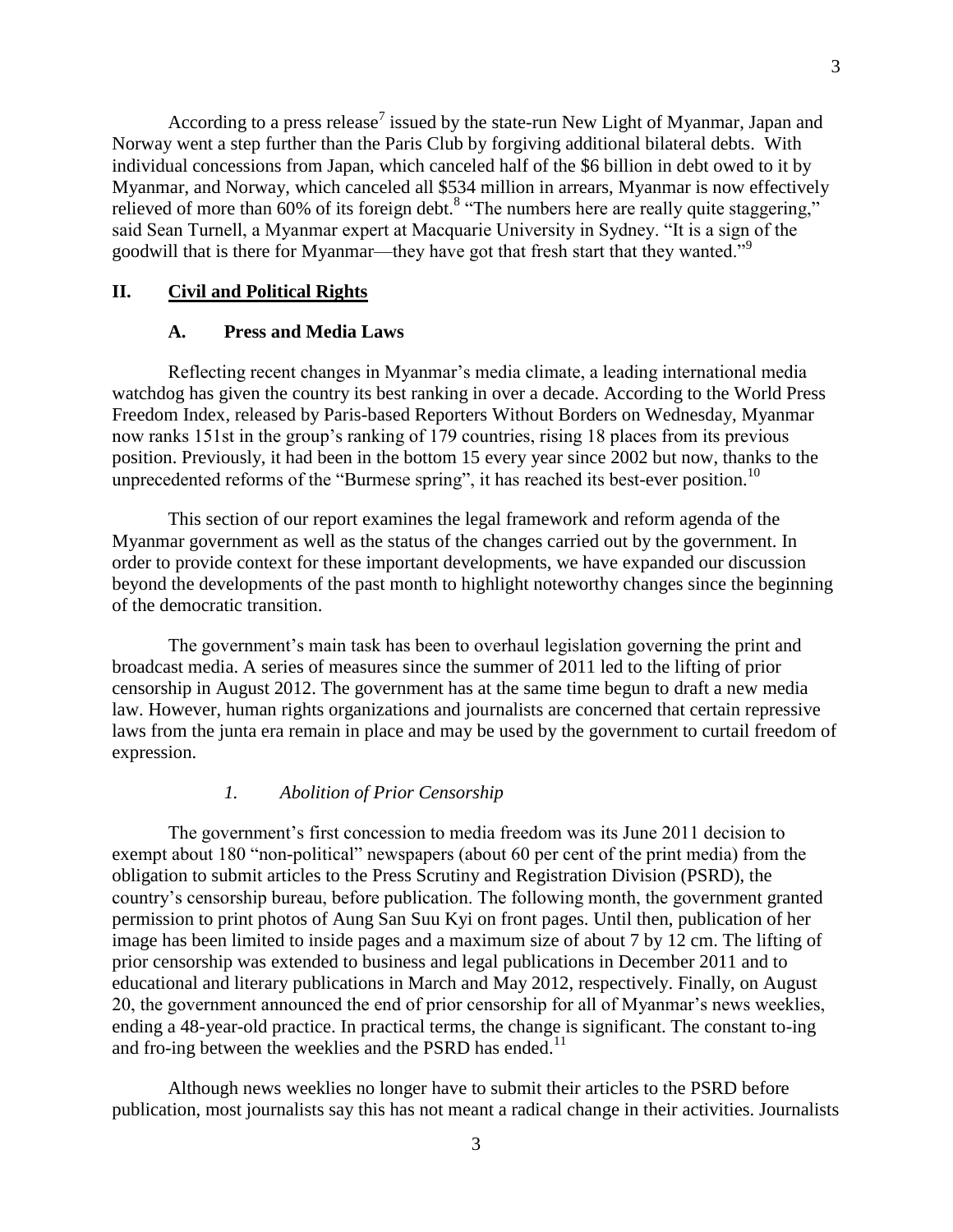continue to censor themselves for fear of government reprisals. At least four lawsuits were brought against privately-owned news weeklies from January to August 2012, mostly by government officials. The censorship bureau still has certain prerogatives such as summoning journalists to its headquarters and making them sign statements. Because it registers newspapers and controls publication licenses, the PSRD can easily suspend a newspaper for publishing "forbidden" content. The PSRD has threatened several newspapers with suspension since the start of 2012. The National League for Democracy weekly D-Wave, for example, was reprimanded in the run-up to the April 2012 by-elections because of a cartoon that was regarded as overly critical of the government.<sup>12</sup>

# *2. Legacy Repressive Laws*

<span id="page-3-0"></span>All of the laws restricting freedom of expression and information are still in place and seem to constitute the main obstacle to an improvement in media freedom in Myanmar. It was under these laws that journalists, bloggers and dissidents were jailed for years.<sup>13</sup>

The piece of legislation most often used to arrest and convict news providers is the Electronic Transaction Law. Adopted in 2004, it makes using the Internet and digital technology to carry out or support anti-government activities, including "distributing any information relating to secrets of the security of the state," punishable by 7 to 15 years in prison.<sup>14</sup>

The 1962 Printers and Publishers Registration Law is also the subject of much criticism. It obliges every printer and publisher to register and submit copies of books, magazines and newspapers to a Central Registration Board before publication. Since 1989, when the penalties were increased, any contravention has been punishable by up to seven years in prison. Despite the abolition of censorship, the law is still in force and its regulation on registering new publications and renewing licenses continue to be applied.<sup>15</sup> The government pledged in January to amend the 1962 law, but will stop short of abolishing the legislation. In January 2013, the country's first sex education magazine was banned by the censorship board for publishing material deemed "near pornographic" under the 1962 law. A further six publications — Media One, The Farmer, Ad World, Myanandar, High Speed Car, New Blood and Aesthetics — were told they would be monitored for one month after publishing "irrelevant" content.<sup>16</sup>

Another suspect law is the 1950 Emergency Provisions Act. Under article 5-(j), any published content "liable to affect the morality or conduct of the public or a group of people in a way that would undermine the security of the Union or the restoration of law and order" is punishable by five years in prison.<sup>17</sup> This broadly worded piece of legislation is particularly susceptible to arbitrary interpretation and enforcement.

Journalists continue to call for the repeal of other, more fundamental legal restrictions, including article 505-(b) of the Criminal Code and article 354 of the 2008 Constitution, which state that freedom of expression and the right to publish one's beliefs and opinions are guaranteed as long as they are "not contrary to the country's laws, security, law and order and public decency."<sup>18</sup>

The Irrawaddy reported this month that the new Myanmar Press Council (see below) is to mediate between the government and two journals, *The Voice* and *Snapshot Journal*, for the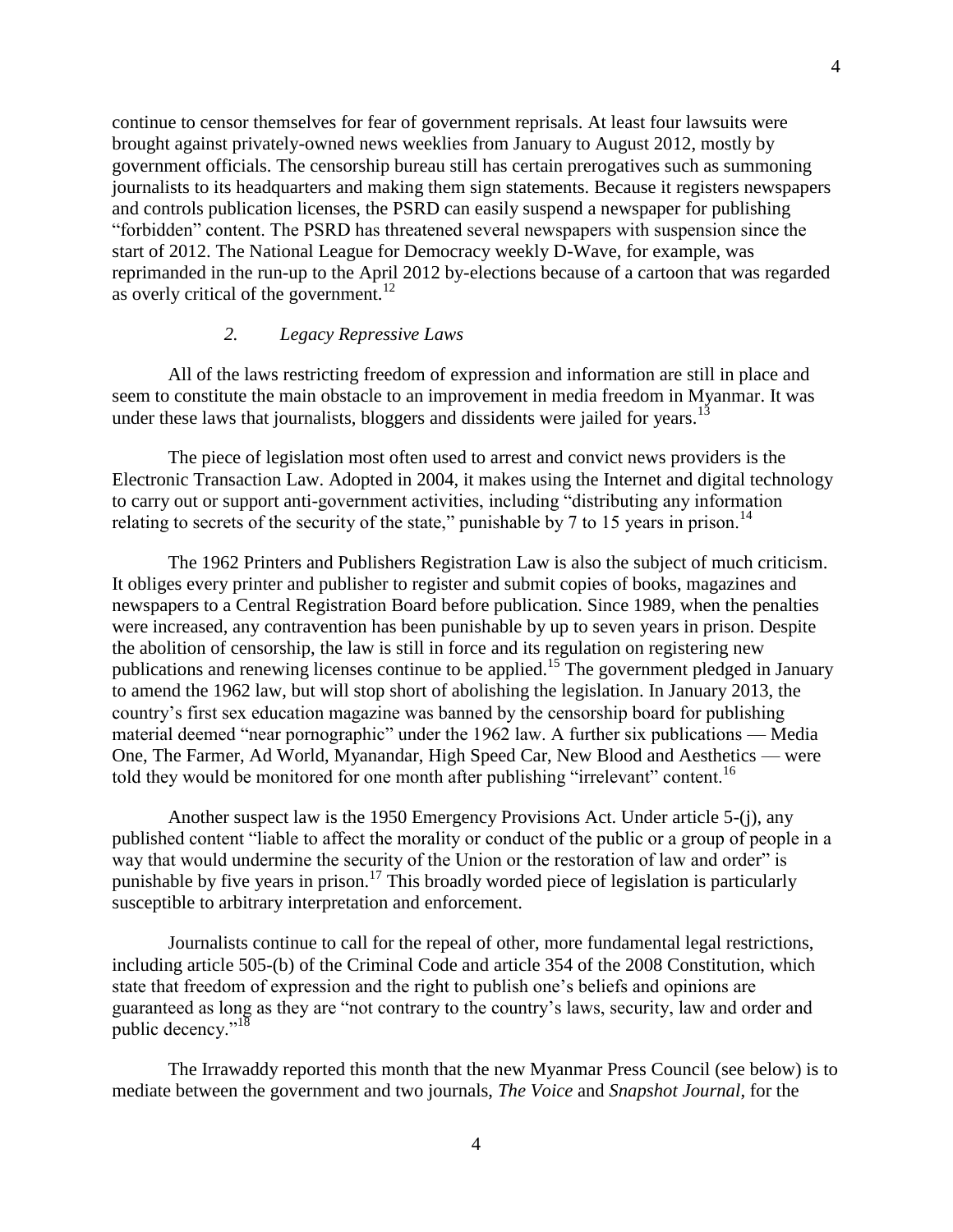withdrawal of government lawsuits against the publications. The Ministry of Mining and the Rangoon Division government lodged formal complaints against the journals last year.<sup>19</sup>

*The Voice Weekly* had quoted a report from the auditor general's office to the Parliament's Public Accounts Committee last year that found that several ministries, including the Mining Ministry, had been involved in misuse of state funds and other illegal transactions. The paper was sued by the Mining Ministry at Rangoon's Dagon Township Court.

*Snapshot Journal* published a photo of the body of an ethnic Arakanese girl, with face blurred out, who was raped and murdered by three Muslim men. The photo came out in 2012 as violence between Buddhist and Muslim communities erupted in Arakan State. The Rangoon Division government subsequently laid criminal charges against the *Snapshot Journal* for publishing material that could provoke acts of public mischief. $^{20}$ 

Khin Maung Aye, chairman of Myanmar Press Council, said the council was responding to the requests of the two member media organizations to help resolve the complaints by the government bodies. "They asked for help. The Press Council made a request to the government. Whether lawsuits will be withdrawn or not is up to the authorities. We are trying to negotiate," said Khin Maung Aye. $21$ 

# *3. New Legislation*

<span id="page-4-0"></span>The government began drafting a print media bill, usually referred to as the "media law" at the start of 2012. A presidential order in May 2012 announced that a "Press Council" would be created the following month and asked various journalists' associations to name five representatives, allowing the government to name 15 non-journalists as its other members. The presidential order added that the Press Council would be under the PSRD's control and its purpose would be to ensure that the media did not threaten the interests of the people, the state and Myanmar's sovereignty. Journalists were outraged, and the next day the journalists' associations announced that they would not take part in such a council. A new Press Council with 30 members, of whom only 10 were appointed by the government, was finally formed on September  $17<sup>th</sup>$  and was accepted by all of Myanmar's journalists. The new Press Council is now in charge of the drafting, which is expected to take several more months, probably delaying adoption until the end of  $2013.<sup>22</sup>$ 

Despite the delay, everything indicates that it will be adopted before all of the military government's old laws are repealed. The coexistence of two contradictory laws could be problematic even if the media community has so far hardly referred to the possibility. There is concern that the government could use the new, internationally acceptable media law to cajole the international community to continue its political and economic easing, while continuing to use the surviving repressive laws to hound journalists.<sup>23</sup>

#### **B. Official Corruption**

<span id="page-4-1"></span>Myanmar's recently retired telecommunications minister and former and current employees from his ministry are under investigation for alleged corruption, an official familiar with the case said on January 24, 2013. The probe into former Minister for Communications, Posts and Telegraphs Thein Tun is the first known case of a Cabinet minister in the civilian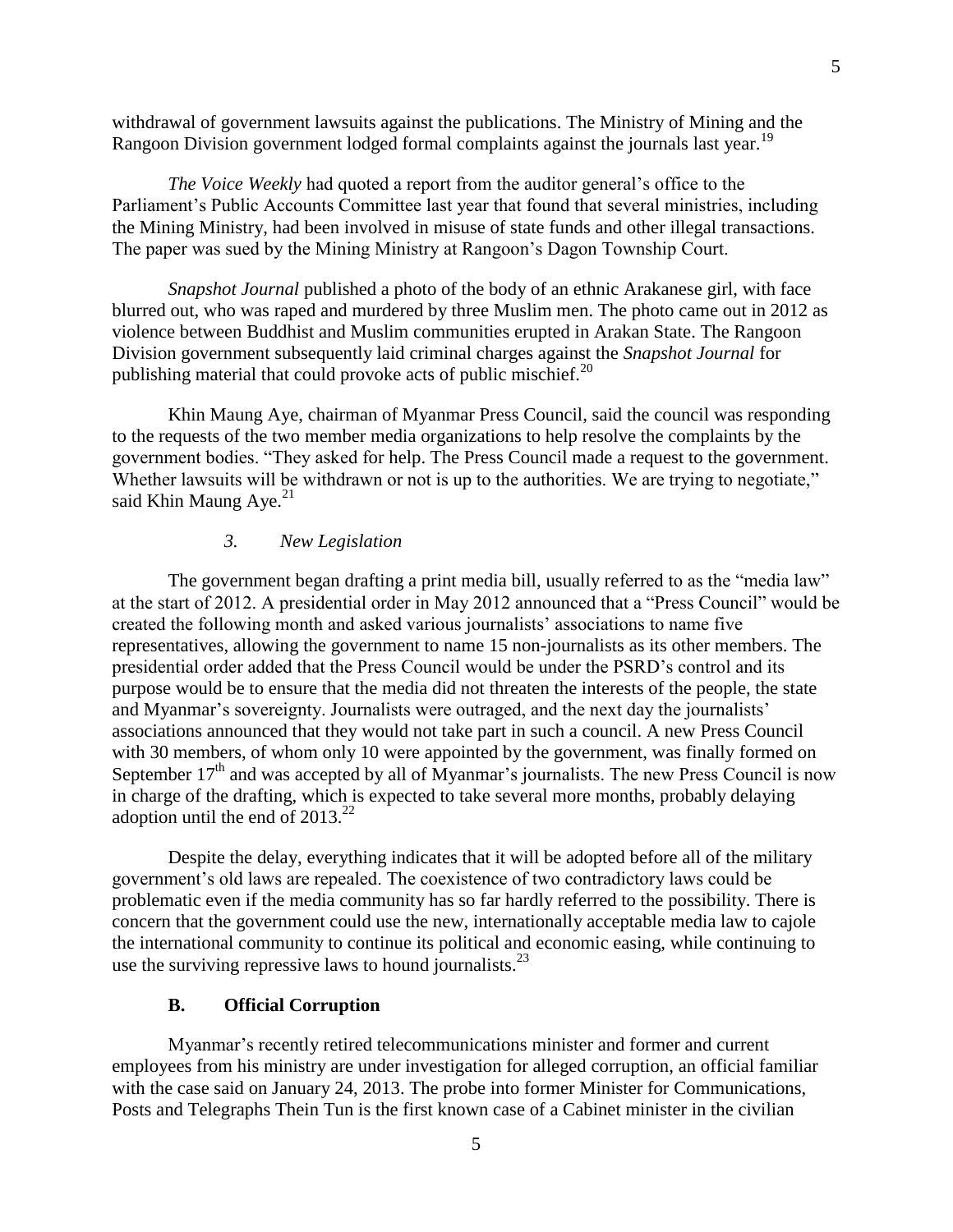government of President Thein Sein being investigated since taking office almost two years  $q$ go.<sup>24</sup>

The government announced last week that Thein Tun was being allowed to retire voluntarily. Such announcements that Cabinet ministers are being permitted to step down are commonly taken to mean they were forced to quit. Thein Tun, a former major-general and deputy telecoms minister under the previous military regime, took the same post in Thein Sein's elected government. $^{25}$ 

# **C. Demonstrations and Public Gatherings**

<span id="page-5-0"></span>The state-run *Myanma Ahlin* newspaper reported on January 29, 2013 that the government had abolished Order No 2/88, a ban on public gatherings of more than five people that was ordered in 1988 on the day a military junta took power after crushing nationwide prodemocracy protests. The order had been applied selectively to crush dissent against the military regimes that held power until the elected government of President Thein Sein took office in  $2011^{26}$ 

The order had declared "gathering or marching in processions and delivering speeches on the streets by a group of 5 or more people are banned." The junta used many catch-all or vaguely defined orders and laws as a means of suppressing dissent, and courts generally handed out stiff sentences, jailing thousands of political prisoners. Most have been freed under amnesties promulgated by President Thein Sein.<sup>27</sup>

As described in previous reports, President Thein Sein signed the "Law Relating to Peaceful Gathering and Peaceful Procession" in December 2011. The law provides citizens with the right to peaceful assembly; however, demonstrators must seek permission five days in advance from their local police station or face criminal penalties for unauthorized assembly.<sup>28</sup>

Human Rights Watch (HRW), however, reiterated this month that actual progress has yet to be made on the ground. "Myanmar's leaders may be saying the right things at global forums and in bilateral talks, but their reform rhetoric rings hollow on the streets and in the fields where protesters assemble," said Phil Robertson, the Deputy Asia Director at HRW. "The government's prosecution of peaceful demonstrators reveals troubling limits on Myanmar's respect for basic rights." HRW called on Myanmar's authorities to drop charges against nine activists who participated in peaceful protests in Rangoon in September 2012 against the war in Kachin State. Since September, authorities have denied protest applications in Rangoon and Monywa, violently cracked down on anti-mining protests near Monywa in Sagaing Division, and used the Peaceful Assembly law to prosecute rather than protect those exercising their basic rights, HRW said.<sup>29</sup>

#### <span id="page-5-1"></span>**III. Political Prisoners**

According to the Thailand-based Assistance Association for Political Prisoners – Burma ("AAPP"), 222 political prisoners remain incarcerated in Myanmar, while over 100 are currently facing trial.<sup>30</sup> Before President Thein Sein began political reforms in Myanmar in 2011, approximately 2,000 political activists were locked up.<sup>31</sup> Ko Bo Kyi, Joint Secretary of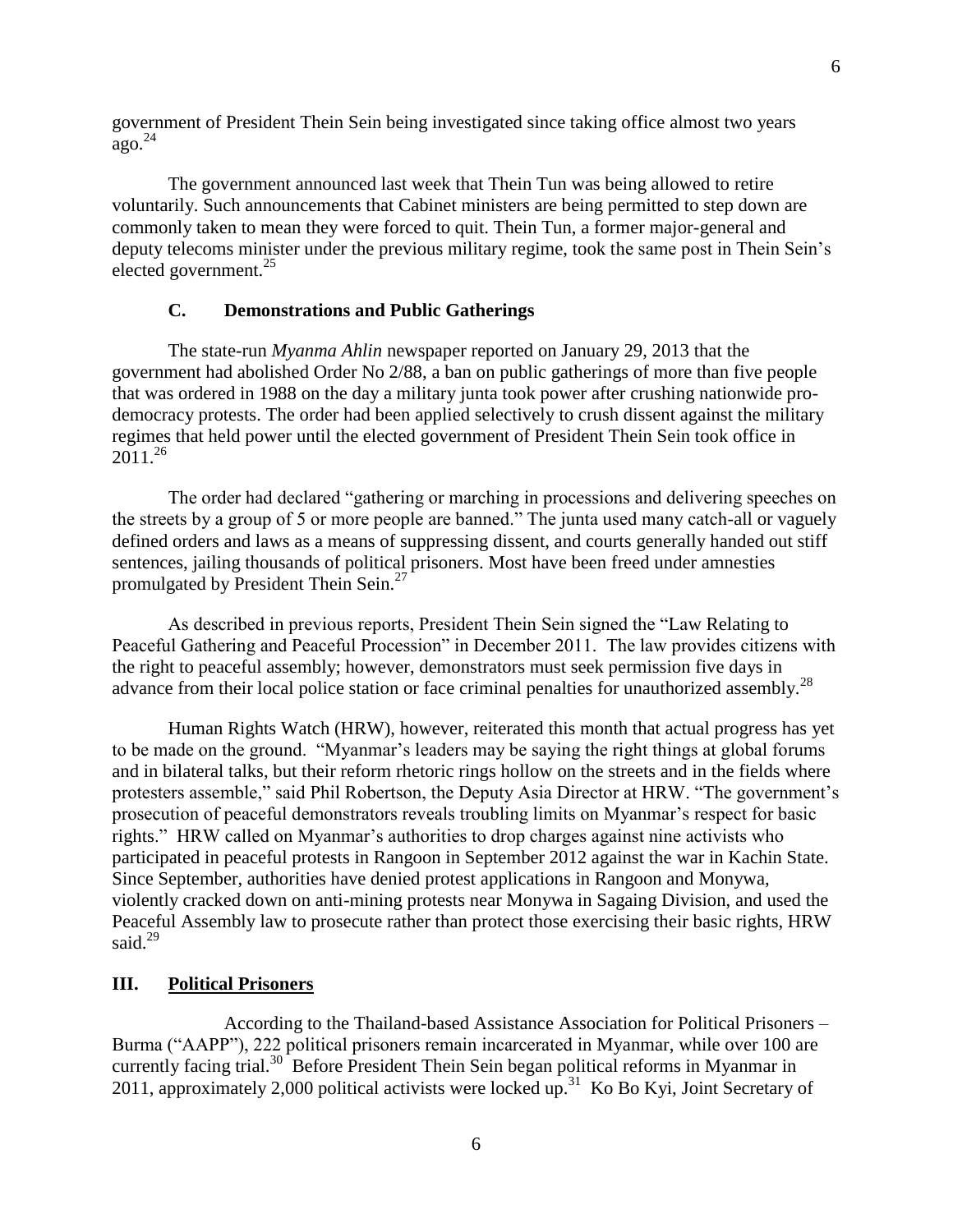AAPP, stated "Myanmar will have a better image in terms of political change, if the government releases all remaining political prisoners. More foreign investment would come after that...."<sup>32</sup>

Leaders of a prominent armed group, the All Burma Students' Democratic Front ("ABSDF"), have called on Myanmar's government to unconditionally release all remaining political prisoners.<sup>33</sup> Than Kae, a spokesman for the ABSDF, stated to reporters that after submitting a list of political prisoners to government officials during earlier peace negotiations, 10 prisoners were released.<sup>34</sup> Than Kae has indicated, however, that 24 members of the group still remain in the prisons, with over 80 years of prison sentences.<sup>35</sup> Nine ABSDF representatives are on a two-week visit to Myanmar which will also include a stop in the capital, Naypyidaw.<sup>36</sup>

Additionally, former political prisoners organized a fundraising event for Myanmar's remaining prisoners of conscience and for the victims of the ongoing Kachin conflict in Yangon.<sup>37</sup> The event was attended by approximately 200 people and, according to Nyo Tun, a former political prisoner and leading member of the League of Political Ex-prisoners, the event was difficult to organize as the government only gave its permission at the very last moment.

Ko Bo Kyi, Joint Secretary of AAPP, has also been vocal recently with regard to the challenges political prisoners continue to face in Myanmar, even after they are released.<sup>38</sup> In an interview with Karen News this month, Bo Kyi stated that former political prisoners are often denied access to their former jobs, as the government refuses to give them a license due to their past political affiliations.<sup>39</sup> Additionally, he stated that large NGOs and the United Nations are reluctant to hire former political prisoners in their Myanmar departments for fear that it will "upset" the government. $40$ 

Progress on human rights and the detainment of political prisoners remain central factors in the U.S. Congress's ongoing decisions about whether to lift sanctions on Myanmar, according to a report published by the Congressional Research Service.<sup>41</sup> According to the report, the 113<sup>th</sup> Congress, which convened on January  $3^{rd}$ , "may decide to examine the status of the implementation of existing U.S. sanctions on Myanmar. It may also assess the political prisoner issue, either in isolation or as part of a broader consideration of human rights in Myanmar."<sup>42</sup> The report cites Myanmar's detention of political prisoners as a major reason for the United States to continue to impose sanctions on the country.<sup>43</sup> For example, the Customs and Trade Act of 1990, which gave the President power and authority to impose sanctions on Myanmar, was passed after Myanmar's ruling military junta refused to honor the results of the May 1990 parliamentary elections and detained Suu Kyi and other opposition leaders.<sup>44</sup> The report also informed lawmakers that although President Thein Sein has granted pardons for some political prisoners, the government reportedly continues to arrest and imprison political opponents on weak charges of illegal activity.<sup>45</sup>

#### <span id="page-6-1"></span><span id="page-6-0"></span>**IV. Economic Development**

# <span id="page-6-2"></span>**A. Developments in the Legal Framework of Economic Development**

*1. Reform Proposals and Naypyidaw Conference*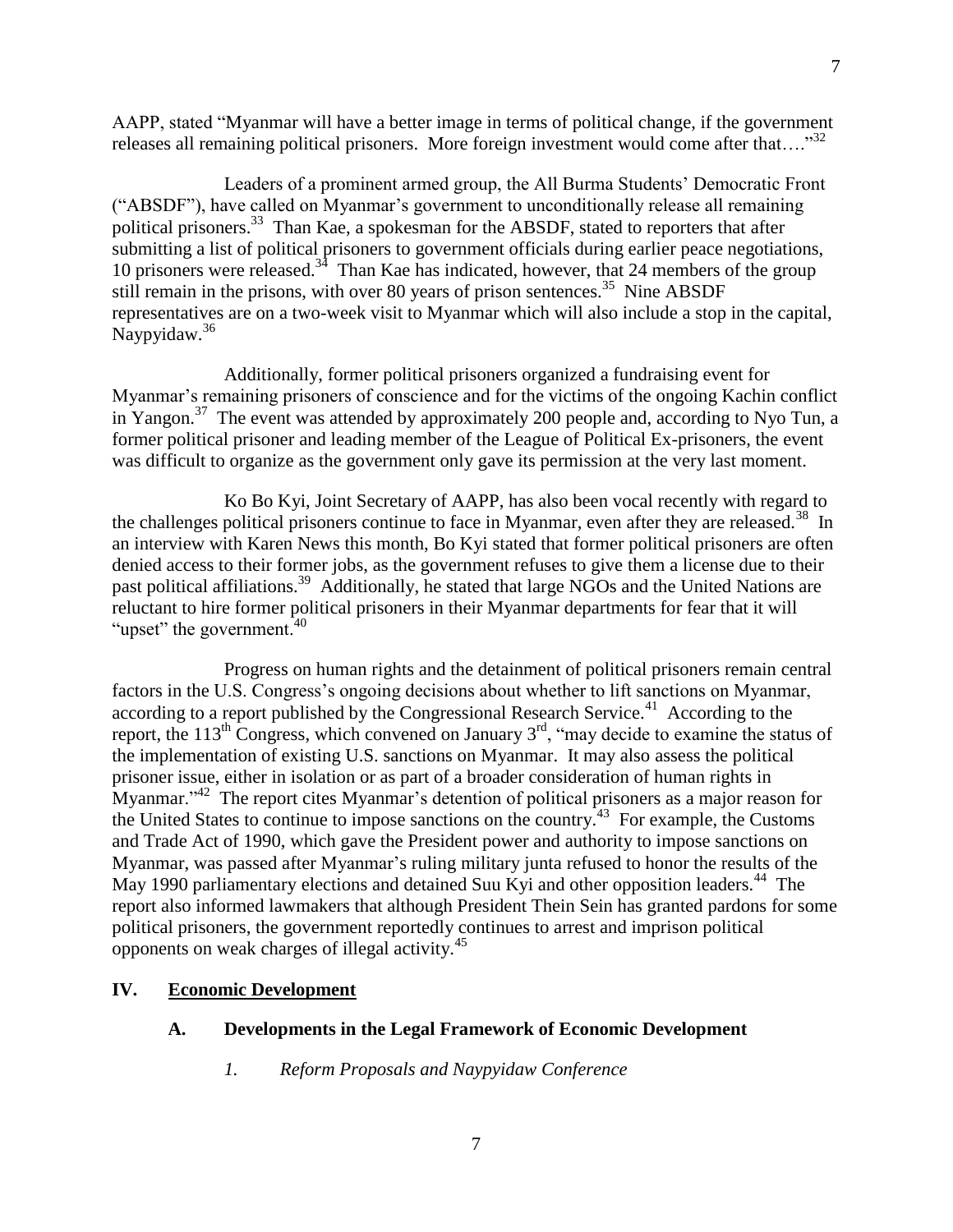In mid-January an international conference was held in Myanmar's capital, Naypyidaw, at which President Thein Sein unveiled a long list of proposed economic reforms, ranging from granting independence to the country's central bank to lifting the ban on motorcycles in Yangon.<sup>46</sup> Other reforms on the list of proposals included removing all exchange and non-tariff trade restrictions; recognition of the need for sector-by-sector transparency in foreign investment decisions (rather than *ad hoc* determinations); disclosure of information regarding state mining revenue; a goal of 80% mobile phone penetration by 2015; relaxing visa restrictions to promote tourism; raising the threshold for income tax and introducing a valueadded tax; and permitting banks to offer mortgage financing.<sup>47</sup> The mortgage financing reform would end the limitation on bank loans to one year terms.<sup>48</sup>

Some of these reforms appear to have moved well beyond the planning stages. For instance, legislation granting independence to Myanmar's central bank is expected to be examined by lawmakers in coming weeks. Along with development loans from the ADB and World Bank, this is an important step on the road to reform in Myanmar's banking system. The potential reforms could include permitting foreign banks to open branches by 2015.<sup>49</sup>

The Naypyidaw conference was attended by senior representatives of over 30 foreign governments, as well as international organizations and NGOs. One product of the conference was the Naypyidaw Accord, which lays out guidelines for effective development cooperation between donors and the Myanmar government.<sup>50</sup> According to the President's office, Myanmar's high-level commitments include to: (i) "[c]ontinue to deepen consultation on development priorities and plans"; (ii) "[f]ocus on achieving national priorities including marketled growth and peace-building"; (iii) "[e]nable effective decision making"; (iv) "[f]urther develop coherent and efficient aid management systems"; and (v) "[s]trengthen public administration to enhance the transparency and effectiveness of government programs and foreign assistance."<sup>51</sup> Development partners agreed to: (i) "[t]ake the unique local context in Myanmar as the starting point"; (ii) "[a]lign development assistance with national priorities"; (iii) [p]articipate in and be guided by country-led coordination processes"; (iii) "[u]se conflictsensitive and inclusive approaches to support peace and state building"; (iv) "[f]ocus on maximizing development results for the people of Myanmar"; and (v) "[w]ork with government to strengthen institutions, build capacity, reduce transaction costs and increase aid effectiveness."<sup>52</sup>

#### *2. Myanmar Investment Commission Reform?*

<span id="page-7-0"></span>As has been noted in previous reports, one of the most important questions for potential foreign investors, even after recent reforms to the Foreign Investment Law, is whether investors will be able to obtain key approvals from the Myanmar Investment Commission ("MIC") at different points in a potential investment's life-cycle. For instance, the MIC must approve investments in several sectors, approve the lease of land to foreign investors, and approve the transfer of assets upon exit from an investment.

A new set of reforms drafted for President Thein Sein includes a proposal to transform the Myanmar Investment Commission from a government-appointed body into an independent board.<sup>53</sup> Although a restructuring last year saw economists, businesspeople, former ambassadors and NGO representatives appointed to the commission for the first time since it was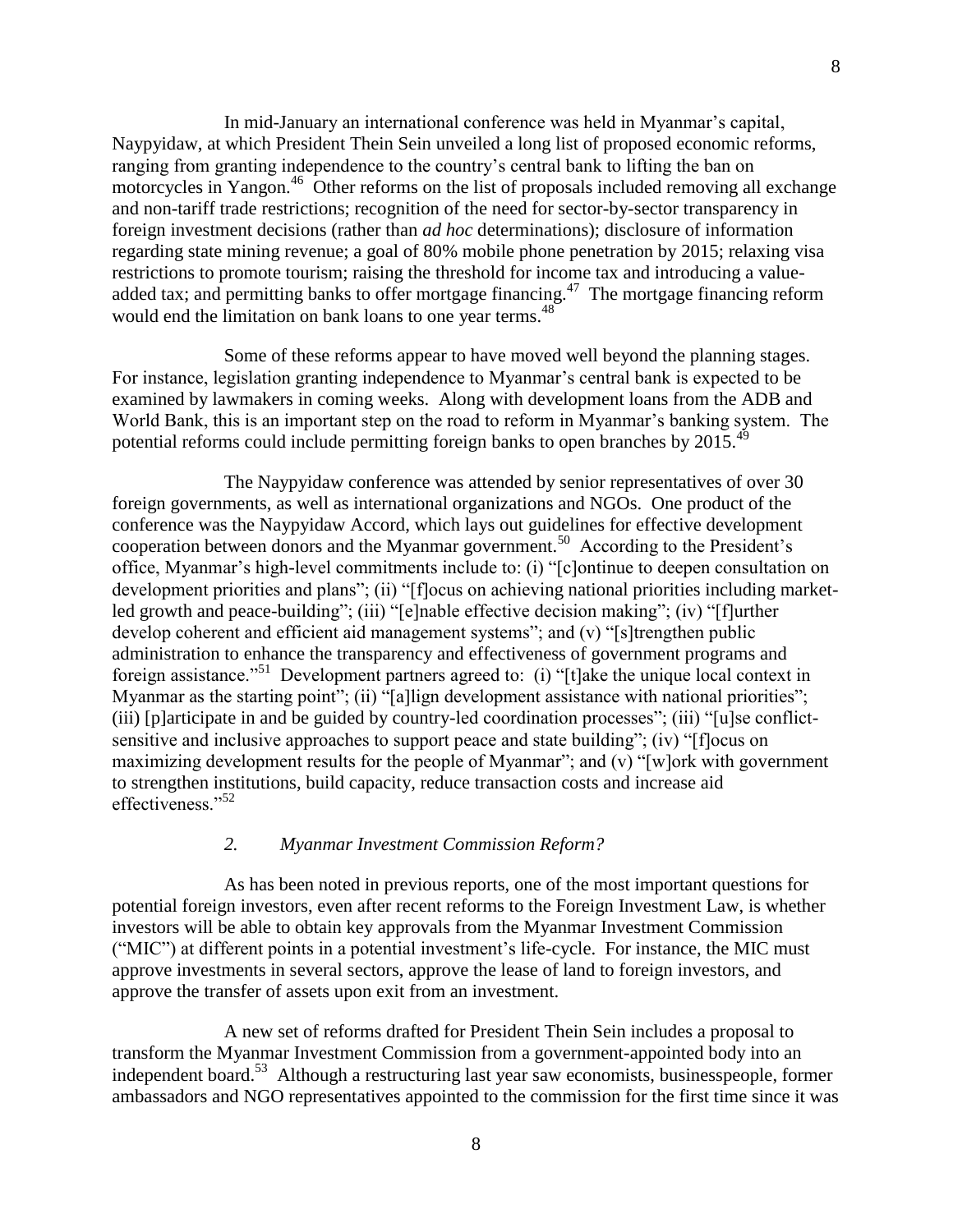established in 1994, it is still dominated by senior government officials.<sup>54</sup> Of course, the effect of changes to the composition, as opposed to changes to the powers, of the MIC would be ambiguous in terms of the extent to which they would be welcomed by potential foreign investors. Their impact will depend on the specific nature of the reforms and could conceivably worsen the perceptions of Myanmar among foreign investors if, for instance, they give power to incumbent industries to block potentially competitive investments.

# <span id="page-8-0"></span>**B. Foreign Investment Developments**

# *1. Foreign Investment Continues to Surge*

<span id="page-8-1"></span>Foreign direct investment in Myanmar rose 40 percent in 2012 to \$3.99 billion.<sup>55</sup> Foreign companies continued to move into the country in January. In the financial sector, Thailand's Kasikornbank opened a representative office there.<sup>56</sup> In the commodities sector, commodity producer Wilmar—the world's largest producer of palm oil and a producer of numerous other products—and commodities trader Cargill are also investing in Myanmar.<sup>57</sup> Wilmar is planning to invest in rice, fertilizers, sugar and vegetable oil, while Cargill is interested in importing and exporting food and livestock feed. Furthermore, Myanmar has forged ahead with some projects to develop natural resources with the assistance of foreign investors. In January, Myanmar opened up a major portion of its onshore oil blocks for bids while also preparing to open up its offshore blocks.<sup>58</sup> Investors in these blocks will be required to team up with state energy companies.<sup>59</sup>

Some observers have argued that Myanmar's keen interest in investments by European governments as well as government and private-sector investments from India, Japan, and America is motivated by Myanmar's desire to rebalance away from excessive dependence on China. In any event, the feeling appears to be mutual as foreign investors remain eager to enter Myanmar's market.<sup>60</sup> In addition to the deals already mentioned, Japanese telephone giant KDDI and trading company Sumitomo are considering a joint venture to develop Myanmar's first foreign-backed cellular phone network, which would tap a vast potential market in which only approximately 3 million out of approximately 66 million citizens have a mobile phone.<sup>61</sup>

The government is also seeking foreign investment to address capacity constraints within the economy. For instance, a large hotel zone in Mandalay was approved in January and is expected to include the development of 100 foreign-owned hotels. $62$  Tourist visits increased over twenty percent to more than one million last year, and the tourism industry is reaching the limits of its capacity to host an increased number of visitors.<sup>63</sup>

### *2. Land Disputes Continue to Accompany Increased Foreign Investment*

<span id="page-8-2"></span>One of the primary drivers of tension between the development opportunities launched by Myanmar's reform and the traditional stakeholders in society (particularly farmers) is the issue of land seizures. Disputes over land have been common, and in some cases has even lead to violent protests. Interestingly, protestors have achieved at least some of their aims through these demonstrations, and Myanmar's government has shown reluctance in many cases to crack down violently.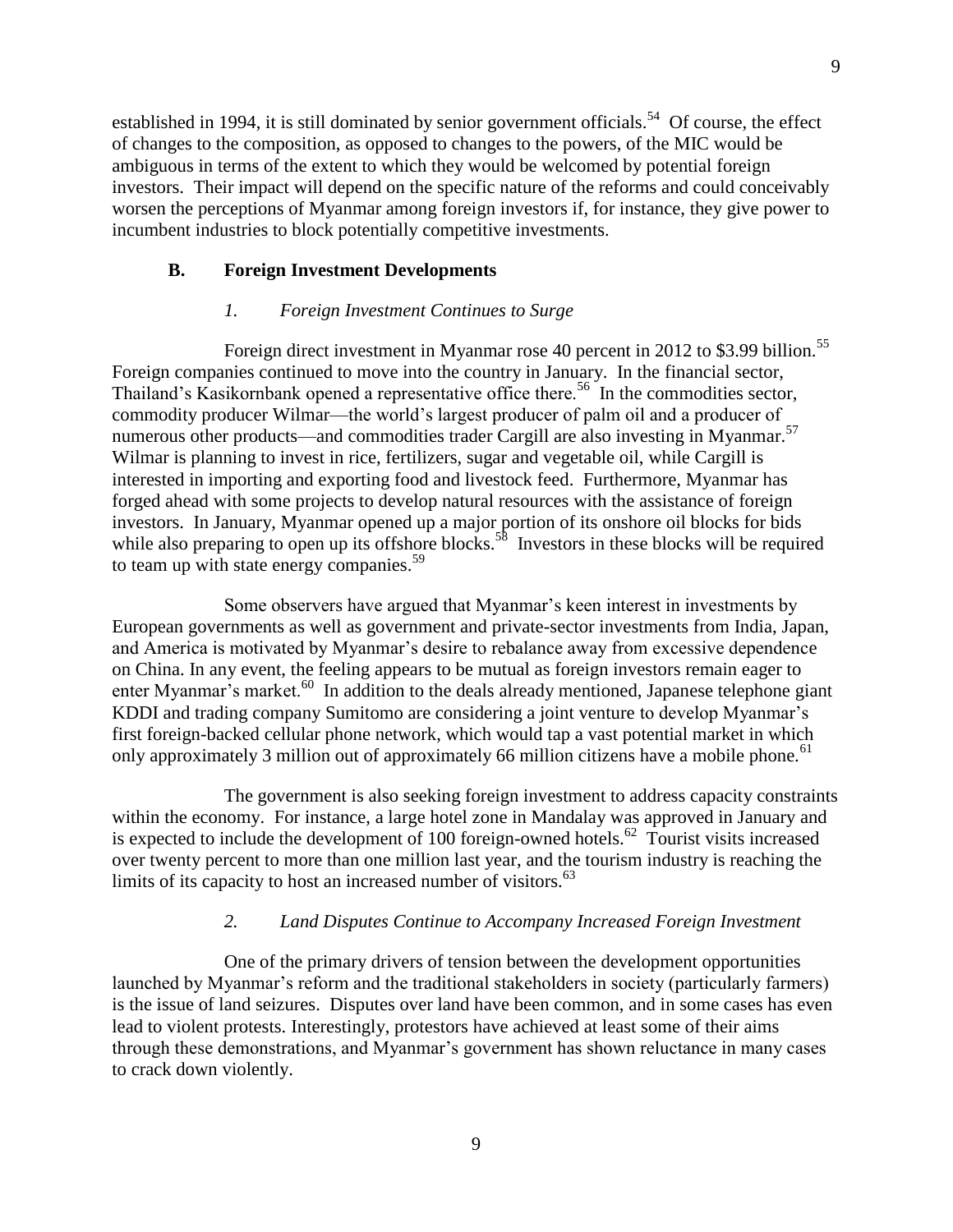One of the protestors biggest coups came when a group of citizens successfully stopped a project known as the Myitsone hydroelectric project, which was being built with the help of Chinese investors.<sup>64</sup> In another example, construction on the Moniywa copper mine (another investment involving the Chinese where a protest was not long ago violently repressed) has been called off, at least temporarily. Protestors have discouraged investor interest in the Dawei Special Economic Zone ("SEZ") where farmers claim to have had their land expropriated.<sup>65</sup> Although widespread concern in Myanmar about Chinese influence may be contributing to reassessment of some of these projects,<sup>66</sup> the protests at the Dawei SEZ make clear that other forces are also at work.

10

In some cases Myanmar's government has been proactive in providing compensation to displaced farmers. In Shan State in Northern Myanmar, residents who will be forced to make way for a 140-megawatt hydropower dam will receive farmland as compensation.<sup>67</sup> In another case, farmers whose land was confiscated in December of 2012 in order to build a cement factory have cancelled a planned protest after receiving a collective \$1.2 million in compensation.<sup>68</sup>

Despite these notable successes for protestors, many groups within Myanmar remain aggrieved about the deleterious effect of the country's rapid economic development on their personal welfare. Furthermore, the space for protest created by the ongoing democratic reforms has also brought old land disputes to the forefront. For instance, a group of farmers are seeking reasonable compensation for land they claim to have received less-than-market price for during the period of the military junta.<sup>69</sup> In the Thilawa SEZ near Yangon, the government has ordered hundreds of farmers who reside in the area designated for the planned SEZ to leave their properties, which are now worth more than \$10,000 per acre. Although the government permitted the farmers to remain on the land at the time, these same farmers were compelled to sell their land to the military junta in the 1990s for \$20 per acre.<sup>70</sup> The aggrieved citizens maintain that the compensation for their property was not fair and should be supplemented if they are forced to leave their land.

Farmers also continue to protest about a pipeline being built across the northern part of the country in order to facilitate the delivery of natural gas from the Bay of Bengal to China.<sup>71</sup> In addition to complaints about inadequate compensation, the farms also allege that the pipeline is not being laid at the depth called for by international standards.<sup>72</sup> The major shareholders in the project have agreed to investigate the complaints, and have acted already on some of them.<sup>73</sup> Still, the pipeline is set to begin pumping at the end of May.<sup>74</sup>

In another example of discontent, the 60-member parliamentary commission tasked with investigating land disputes has been criticized on the ground that it has inadequately investigated the questions presented to it.<sup>75</sup> One Commission member suggested that farmers were often victims of collaboration between rich companies or individuals and the state to seize land.<sup>76</sup> Many of the cases stem from the difference between the reality on the ground and defective land records, which, instead of recognizing the presence of farmers, list land as vacant.<sup>77</sup> In one case in Naypyidaw, farmers were arrested for trespassing on land their families had farmed for generations. The land had been sold to a company under the new Vacant, Fallow and Virgin Land Management Law.<sup>78</sup> Farmers have also complained bitterly about being unable to harvest their land while cases are pending before the Commission.<sup>79</sup>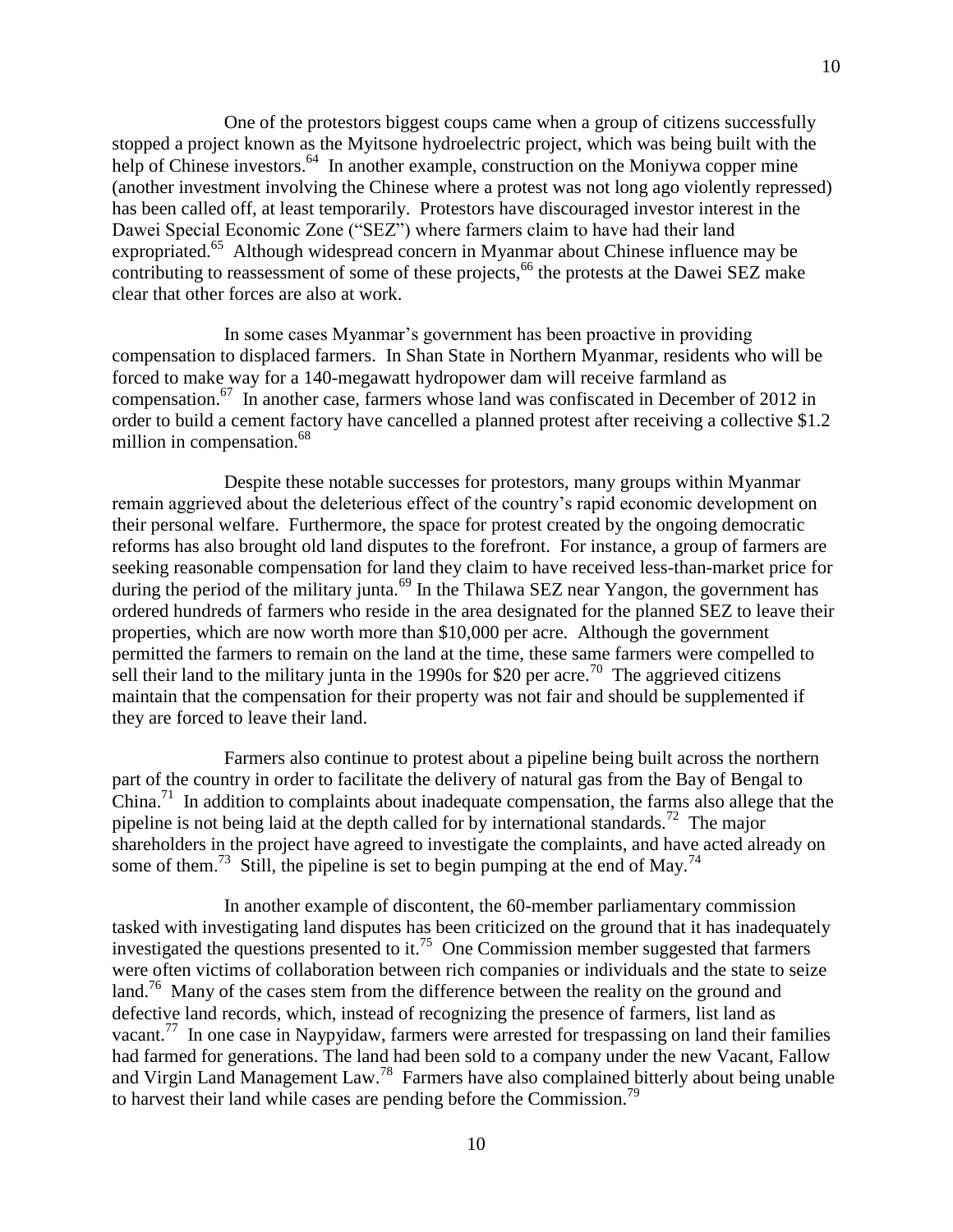# <span id="page-10-0"></span>**V. Ethnic Violence**

Previous reports have identified the violence in several states in Myanmar including Kachin, Karen, Rakhine, and Shan—as being the primary stumbling blacks in the ongoing reform process in Myanmar. Not only could these ethnic conflicts slow down muchneeded economic development, but they also serve to emphasize the limits of the power of the elected government to impose its will in regions dominated by ethnic minorities. While government negotiators have achieved some success in reaching ceasefires in various ethnic conflicts, including with the Shan, Wa, and Karen peoples, a number of hot spots remain. $80$ 

# **A. Kachin State**

<span id="page-10-1"></span>This month the situation in Kachin state in Myanmar's north deteriorated alarmingly as the government appeared poised to deliver a decisive blow to the Kachin Independence Army ("KIA"). The government has been fighting the KIA since 2011, when a seventeen-year ceasefire broke down between the central government and the political arm of the KIA. The KIA claims to advocate for autonomy within a federal state but the central government fears that a KIA victory could encourage the balkanization of the country and wants to avoid the perception the KIA is being rewarded for rejecting its authority.<sup>81</sup>

The army now appears to have decided to use all the weapons in its arsenal to achieve a decisive defeat of the  $KIA$ .<sup>82</sup> The resulting intensification of the conflict was marked in January by the government unleashing airstrikes against KIA targets for the first time.<sup>83</sup> The use of airstrikes in this conflict is said to be unprecedented and to reflect the difficulty that the army has had in stamping out the KIA via other means.<sup>84</sup> In addition to the airstrikes, the government has also resorted to frequent shelling since the end of December around Laiza, the headquarters of the KIA as well as the home to tens of thousands of displaced civilians.<sup>85</sup> Indeed, approximately 100,000 displaced persons are living in camps near the city.<sup>86</sup>

The use of air power has not been completely costless to the government, which lost at least one helicopter in the fighting. $87$  Nevertheless, the use of artillery and air power—the latter of which the government initially claimed was being employed only to clear the way for supplies to reach far-flung bases in Kachin state  $88$ — has helped the government forces to occupy all of the strategic positions around Laiza.<sup>89</sup> As of now, the residents of Laiza are anxiously waiting to see whether the army will attempt to occupy the city, while KIA officers state they are ready to retreat and launch a guerilla campaign if that happens.<sup>90</sup>

The military's occupation of strategic positions around Laiza occurred after President Sein ordered a widely reported ceasefire under international pressure from both the West and China, where Myanmar army shells launched against rebels have been landing.<sup>91</sup> However, the ceasefire lasted only a very short time before being broken by government troops.<sup>92</sup>

While the temporary and unsuccessful ceasefire lays bare the inability or insincerity of the central government in terms of its controlling events on the ground in Kachin, it also has generated important insights on the positions of key political actors in Myanmar. Aang Sun Suu Kyi disclaimed any major role in ending the fighting on the grounds that it is not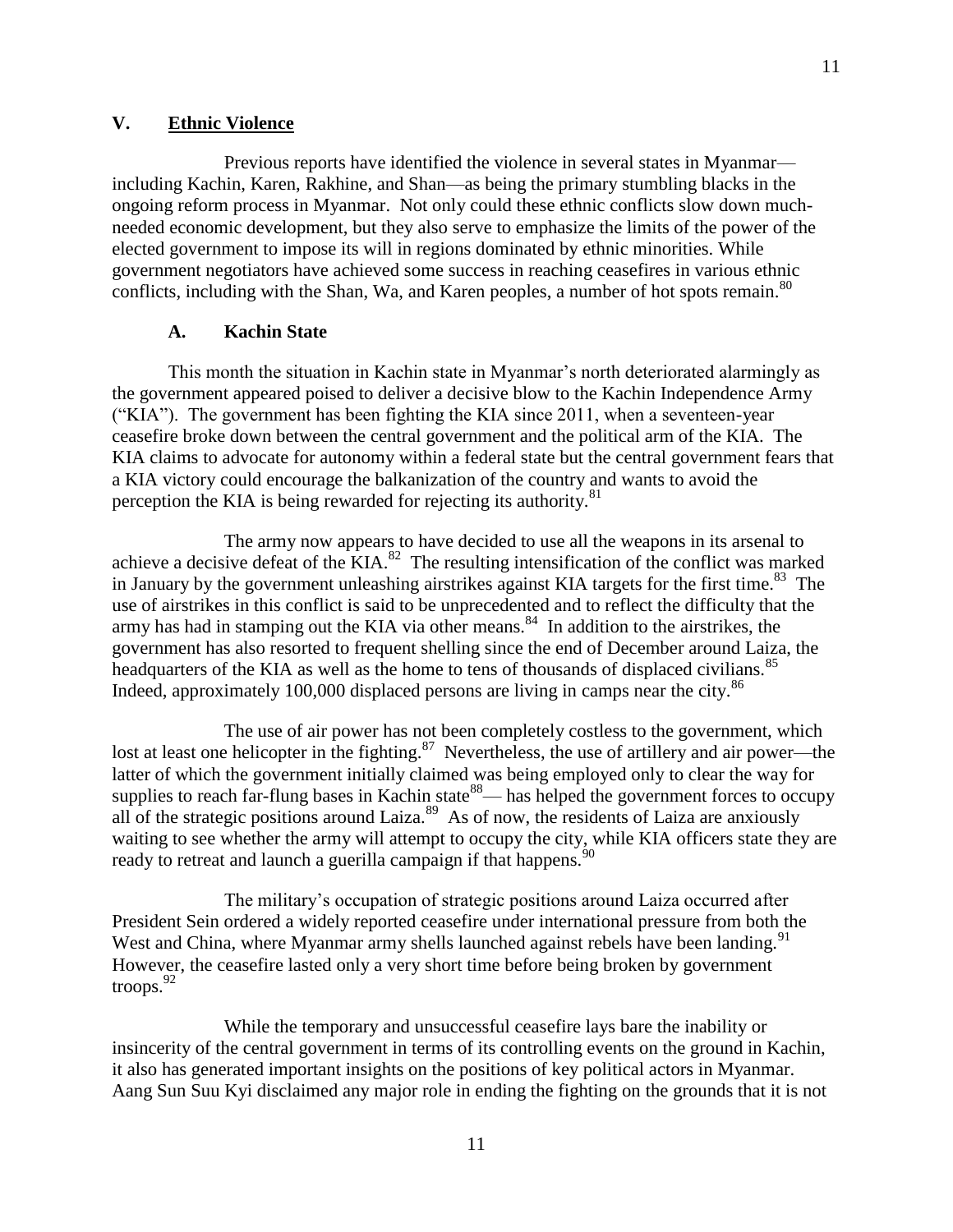within the scope of her parliamentary committee.<sup>93</sup> Kachin organizations have sent to Suu Kyi an open letter expressly condemning her reticence to become involved. <sup>94</sup> In her stead, the speaker of the lower house of Parliament, Thura Shwe Mann, a former general, put a motion to vote without discussion to immediately end the fighting and called it "vital for the country."<sup>95</sup>

The fighting in Kachin has already driven Chinese merchants across the border to China's Yunnan province.  $\frac{96}{6}$  At the same time, also in January, the Chinese forced ethnic Kachin who had fled to Yunnan province after fighting broke out in 2011 to leave makeshift camps there and return to the warzone in their homeland. $27$  Some Myanmar refugees remain living in Yunnan with relatives or are checked in to hotels near the border.<sup>98</sup> China has also sent hundreds of security personnel to the border to monitor the situation.<sup>99</sup>

As part of its response to international pressure, Myanmar's government has been critical of press coverage of the violence in Kachin State. It claims that unspecified embassies, organizations, and media have released news and announcements that could cause a misunderstanding of the army and the situation in Kachin State, and have failed to mention destructive acts carried out by the KIA.<sup>100</sup>

# **B. Rakhine State**

<span id="page-11-0"></span>The space between the hammer and the anvil continued to diminish for the Rohingya ethnic minority living in Rakhine state, where communal violence between the Muslim Rohingya and the Buddhist majority has been occurring for months and has displaced approximately 110,000 Rohingya. Most live under harsh conditions in temporary refugee camps in Rakhine itself.<sup>101</sup> Overall, violence has left more than 180 Rohingya dead since June.

 The problem for Rohingya seeking to flee the violence is finding a place to go.<sup>102</sup> While they are accused of being illegal immigrants from Bangladesh, Bangladesh is an unwilling host and the waves of Ronhigya who have fled there (many prior to the recent outbreak of communal violence) are refused refugee status and live essentially without protection by the police or, due to government restrictions, access to U.N. refugee relief and other international humanitarian resources.<sup>103</sup> The Bangladeshi government is afraid of creating a "pull factor" for more refugees by providing or permitting such resources to reach them and has attempted to close its borders to the Rohingya. $104$ 

About 13,000 Rohingya fled by boat in 2012 and hundreds died at sea.<sup>105</sup> Some have attempted to flee to Thailand but Thailand has made clear it has no intention of accepting them. The Thai navy has said that it will not permit more Rohingya to land on its shores and will instead provide them with provisions to continue to their (unspecified) destination.<sup>106</sup> Thai Police also engaged in raids on makeshift Rohingya camps already extant in the country, and has detained hundreds of Rohingya refugees and intends to hold them for up to six months before returning them to Myanmar or sending them to third countries.<sup>107</sup> The Thai government has pushed the Organization of the Islamic Conference ("OIC") to help address the problem.<sup>108</sup> Oman has expressed interest in organizing OIC development projects in Rakhine State.<sup>109</sup> OIC representatives have also been in contact with the government of Myanmar.<sup>110</sup> However, there is no apparent effort by the OIC to resettle the Rohingya in other Islamic countries.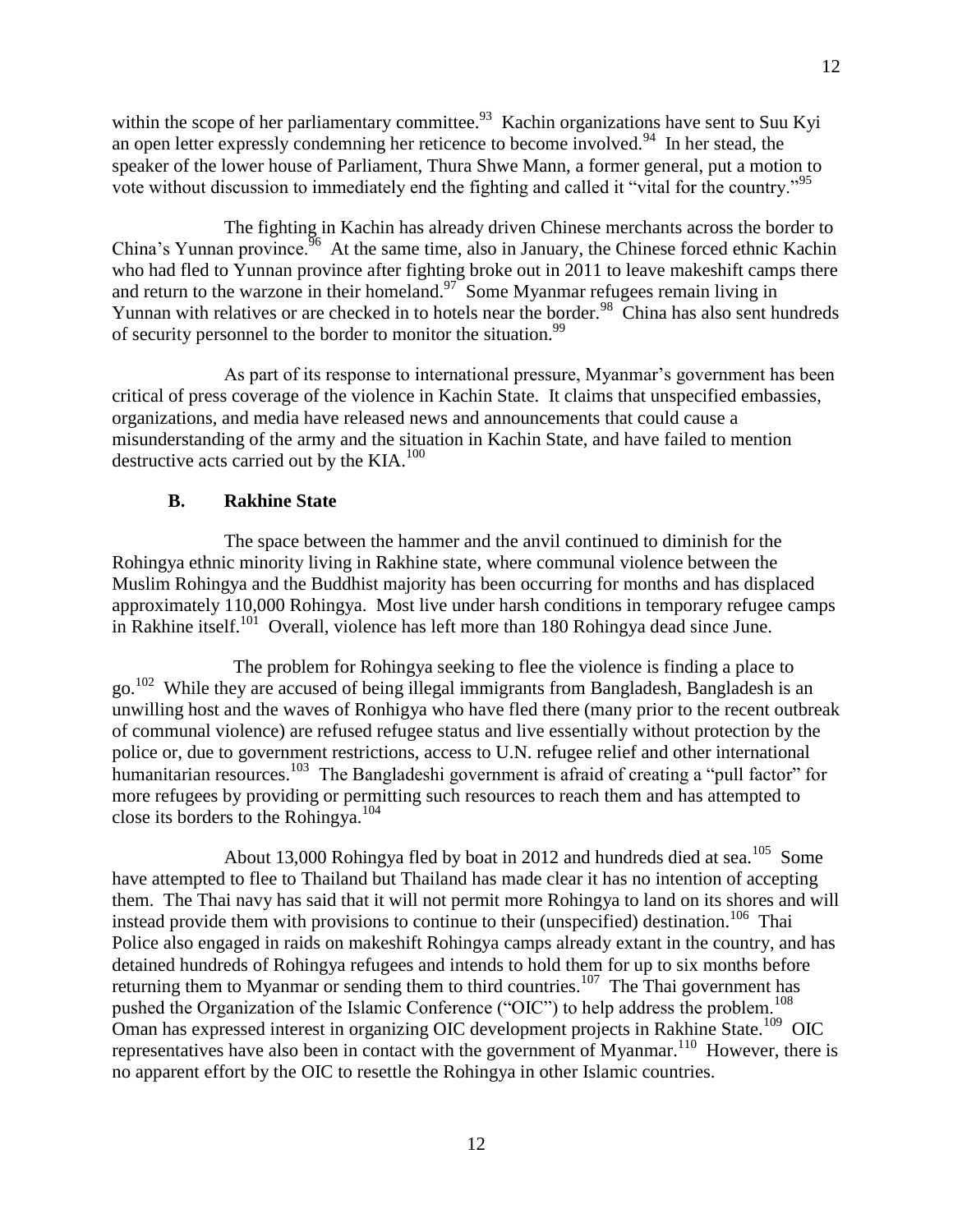Most of the Rohingya who have fled are said to have gone to Malaysia by boat.<sup>111</sup> However, Malaysia's patience for additional Rohingya is limited, as it is currently hosting 80,000 Rohingya refugees and has made clear its intention to prevent Malaysia from becoming a "destination of choice."<sup>112</sup>

| $\mathbf{1}$   | The New York Times, January 27, 2013: http://www.nytimes.com/2013/01/28/business/global/myanmar-<br>signs-deal-with-world-bank-over-debt.html?_r=0                                                                     |
|----------------|------------------------------------------------------------------------------------------------------------------------------------------------------------------------------------------------------------------------|
| $\overline{c}$ | Statement on Myanmar: Pamela Cox, World Bank East Asia and Pacific Regional Vice President:<br>http://web.worldbank.org/WBSITE/EXTERNAL/NEWS/0,,contentMDK:23182416~pagePK:34370~piPK:<br>34424~theSitePK:4607,00.html |
| 3              | Statement on Myanmar: Pamela Cox, World Bank East Asia and Pacific Regional Vice President:<br>http://web.worldbank.org/WBSITE/EXTERNAL/NEWS/0,,contentMDK:23182416~pagePK:34370~piPK:<br>34424~theSitePK:4607,00.html |
| $\overline{4}$ | BBC News, January 27, 2013: http://www.bbc.co.uk/news/business-21226344                                                                                                                                                |
| 5              | Paris Club: http://www.clubdeparis.org/sections/composition/membres-permanents-et/membres-<br>permanents                                                                                                               |
| 6              | BBC News, January 27, 2013: http://www.bbc.co.uk/news/business-21226344                                                                                                                                                |
| 7              | The New Light of Myanmar, January 27, 2013: http://www.myanmar.com/newspaper/nlm/index.html                                                                                                                            |
| 8              | The New Light of Myanmar, January 27, 2013: http://www.myanmar.com/newspaper/nlm/index.html                                                                                                                            |
| 9              | The Wall Street Journal, January 28, 2013:<br>http://online.wsj.com/article/SB10001424127887323375204578269123280919556.html                                                                                           |
| 10             | The Irrawaddy, January 30, 2013: http://www.irrawaddy.org/archives/25520                                                                                                                                               |
| 11             | Reporters Without Borders, December 2012:<br>http://reliefweb.int/sites/reliefweb.int/files/resources/burmese_spring.pdf                                                                                               |
| 12             | Reporters Without Borders, December 2012:<br>http://reliefweb.int/sites/reliefweb.int/files/resources/burmese_spring.pdf                                                                                               |
| 13             | Reporters Without Borders, December 2012:<br>http://reliefweb.int/sites/reliefweb.int/files/resources/burmese_spring.pdf                                                                                               |
| 14             | Reporters Without Borders, December 2012:<br>http://reliefweb.int/sites/reliefweb.int/files/resources/burmese_spring.pdf                                                                                               |
| 15             | Reporters Without Borders, December 2012:<br>http://reliefweb.int/sites/reliefweb.int/files/resources/burmese_spring.pdf                                                                                               |
| 16             | Democratic Voice of Burma, January 11, 2013: http://www.dvb.no/news/govt-to-amend-controversial-<br>publishing-law/25711                                                                                               |
| 17             | Reporters Without Borders, December 2012:<br>http://reliefweb.int/sites/reliefweb.int/files/resources/burmese_spring.pdf                                                                                               |
| 18             | Reporters Without Borders, December 2012:<br>http://reliefweb.int/sites/reliefweb.int/files/resources/burmese_spring.pdf                                                                                               |
| 19             | The Irrawaddy, January 10, 2013: http://www.irrawaddy.org/archives/23755/print                                                                                                                                         |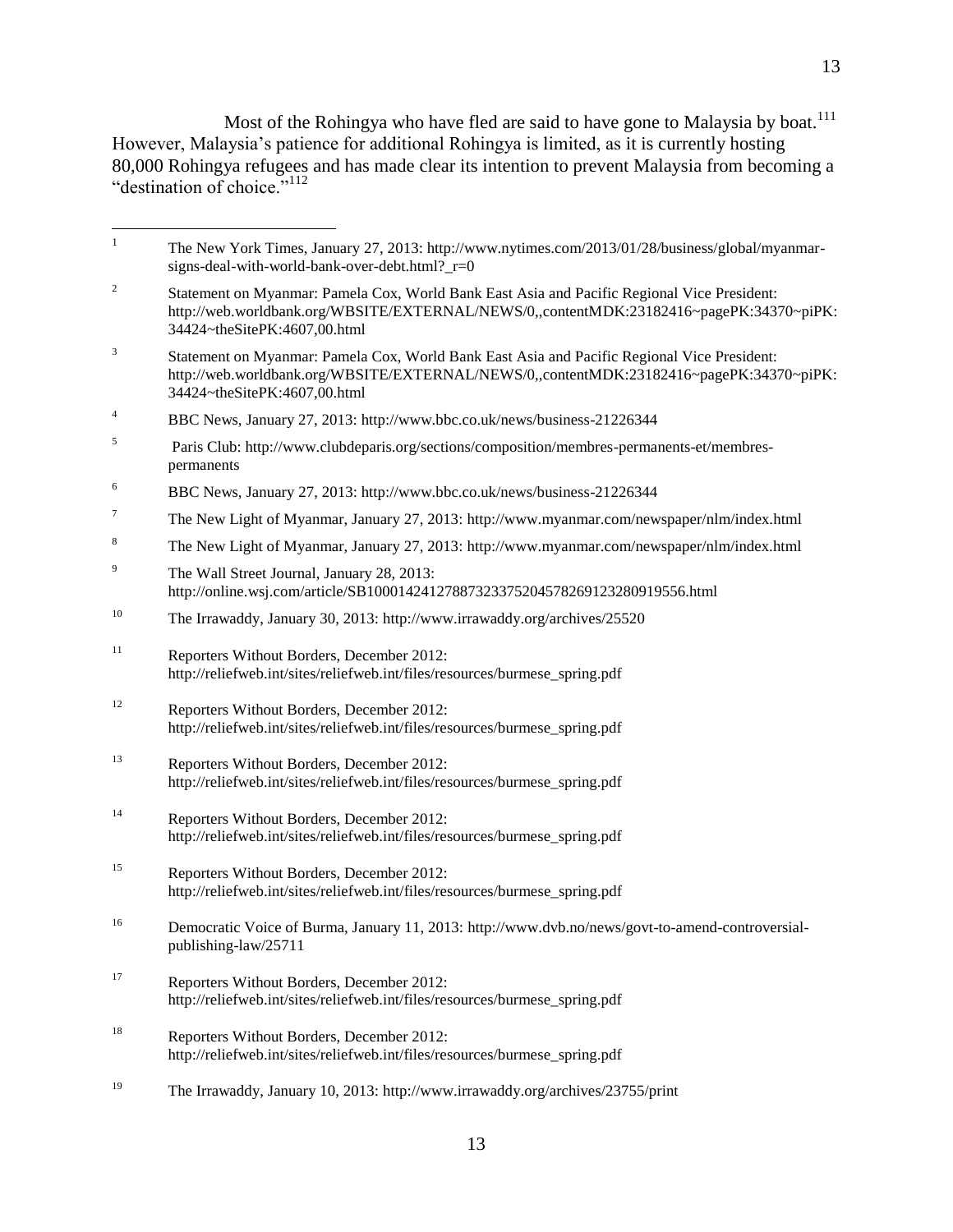|    | $^{20}$ The Irrawaddy, January 10, 2013: http://www.irrawaddy.org/archives/23755/print                                                                                                   |
|----|------------------------------------------------------------------------------------------------------------------------------------------------------------------------------------------|
| 21 | The Irrawaddy, January 10, 2013: http://www.irrawaddy.org/archives/23755/print                                                                                                           |
| 22 | Reporters Without Borders, December 2012:<br>http://reliefweb.int/sites/reliefweb.int/files/resources/burmese_spring.pdf                                                                 |
| 23 | Reporters Without Borders, December 2012:<br>http://reliefweb.int/sites/reliefweb.int/files/resources/burmese_spring.pdf                                                                 |
| 24 | The Irrawaddy, January 25, 2013: http://www.irrawaddy.org/archives/25130                                                                                                                 |
| 25 | The Irrawaddy, January 25, 2013: http://www.irrawaddy.org/archives/25130                                                                                                                 |
| 26 | The Irrawaddy, January 30, 2013: http://www.irrawaddy.org/archives/25470                                                                                                                 |
| 27 | The Irrawaddy, January 30, 2013: http://www.irrawaddy.org/archives/25470                                                                                                                 |
| 28 | May 2012 Report                                                                                                                                                                          |
| 29 | Mizzima, January 14, 2013: http://www.mizzima.com/news/inside-burma/8729-hrw-calls-on-burma-to-<br>drop-charges-against-peace-activists.html?tmpl=component&print=1&layout=default&page= |
| 30 | The Irrawaddy, January 17, 2013: http://irrawaddy.org/archives/24397                                                                                                                     |
| 31 | The Irrawaddy, January 17, 2013: http://irrawaddy.org/archives/24397                                                                                                                     |
| 32 | The Irrawaddy, January 17, 2013: http://irrawaddy.org/archives/24397                                                                                                                     |
| 33 | The Irrawaddy, January 3, 2013: http://irrawaddy.org/archives/23004                                                                                                                      |
| 34 | The Irrawaddy, January 3, 2013: http://irrawaddy.org/archives/23004                                                                                                                      |
| 35 | The Irrawaddy, January 3, 2013: http://irrawaddy.org/archives/23004                                                                                                                      |
| 36 | The Irrawaddy, January 3, 2013: http://irrawaddy.org/archives/23004                                                                                                                      |
| 37 | The Irrawaddy, January 17, 2013: http://irrawaddy.org/archives/24397                                                                                                                     |
| 38 | Karen News, January 21, 2013: http://karennews.org/2013/01/released-political-prisoners-face-huge-<br>problems.html                                                                      |
| 39 | Karen News, January 21, 2013: http://karennews.org/2013/01/released-political-prisoners-face-huge-<br>problems.html                                                                      |
| 40 | Karen News, January 21, 2013: http://karennews.org/2013/01/released-political-prisoners-face-huge-<br>problems.html                                                                      |
| 41 | The Irrawaddy, January 3, 2013: http://irrawaddy.org/archives/22979                                                                                                                      |
| 42 | The Irrawaddy, January 3, 2013: http://irrawaddy.org/archives/22979                                                                                                                      |
| 43 | The Irrawaddy, January 3, 2013: http://irrawaddy.org/archives/22979                                                                                                                      |
| 44 | The Irrawaddy, January 3, 2013: http://irrawaddy.org/archives/22979                                                                                                                      |
| 45 | The Irrawaddy, January 3, 2013: http://irrawaddy.org/archives/22979                                                                                                                      |
| 46 | Financial Times, January 16, 2013: http://www.ft.com/intl/cms/s/0/3b53fdda-5fc3-11e2-8d8d-<br>00144feab49a.html#axzz2JIhhe0AI                                                            |

 $\overline{a}$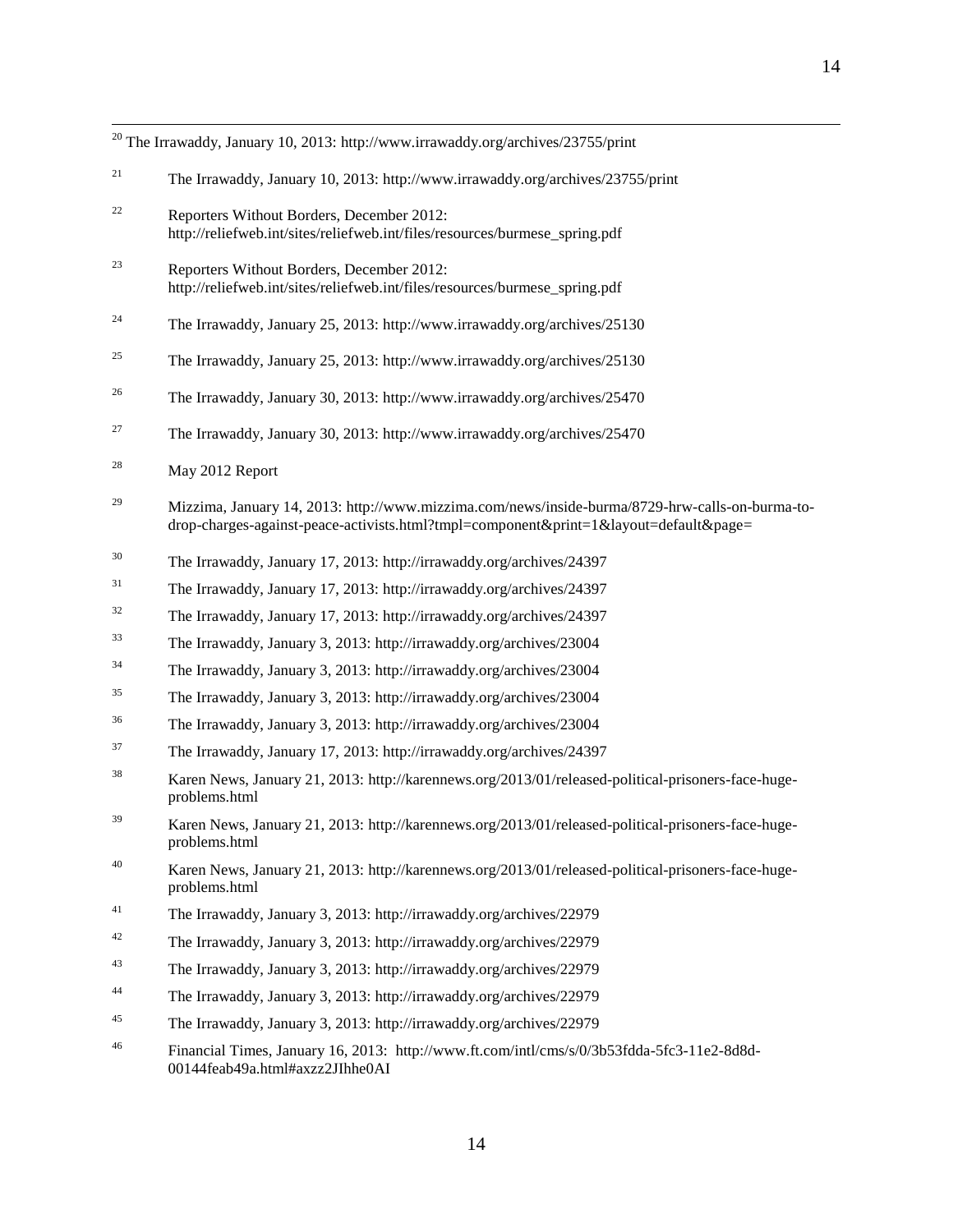| 47 | China Post, January 20, 2013: http://www.chinapost.com.tw/asia/other/2013/01/20/367924/p2/Myanmar-<br>reforms.htm.                                                                                                                                                                                                                                                              |
|----|---------------------------------------------------------------------------------------------------------------------------------------------------------------------------------------------------------------------------------------------------------------------------------------------------------------------------------------------------------------------------------|
| 48 | TR Weekly, January 14, 2013: http://www.ttrweekly.com/site/2013/01/myanmar-tackles-bank-reforms/.                                                                                                                                                                                                                                                                               |
| 49 | TR Weekly, January 14, 2013: http://www.ttrweekly.com/site/2013/01/myanmar-tackles-bank-reforms/.                                                                                                                                                                                                                                                                               |
| 50 | President's Office of the Republic of the Union of Myanmar, January 21, 2013: http://www.president-<br>office.gov.mm/en/briefing-room/news/2013/01/21/id-1432                                                                                                                                                                                                                   |
| 51 | President's Office of the Republic of the Union of Myanmar, January 21, 2013: http://www.president-<br>office.gov.mm/en/briefing-room/news/2013/01/21/id-1432                                                                                                                                                                                                                   |
| 52 | President's Office of the Republic of the Union of Myanmar, January 21, 2013: http://www.president-<br>office.gov.mm/en/briefing-room/news/2013/01/21/id-1432                                                                                                                                                                                                                   |
| 53 | Eleven Myanmar, January 28, 2013: http://www.elevenmyanmar.com/business/2275-reform-proposals-<br>call-for-independent-investment-commission.                                                                                                                                                                                                                                   |
| 54 | Eleven Myanmar, January 28, 2013: http://www.elevenmyanmar.com/business/2275-reform-proposals-<br>call-for-independent-investment-commission.                                                                                                                                                                                                                                   |
| 55 | Bloomberg Businessweek, January 3, 2013: http://www.businessweek.com/news/2013-01-02/aso-leads-<br>japanese-push-into-myanmar-market-dominated-by-china.                                                                                                                                                                                                                        |
| 56 | The Nation (Thailand), January 8, 2013: http://www.nationmultimedia.com/business/KBank-spreads-<br>ASEAN-wings-further-with-rep-office--30197587.html.                                                                                                                                                                                                                          |
| 57 | Financial Times, January 25, 2013: http://blogs.ft.com/beyond-brics/2013/01/25/myanmar-will-asias-<br>breadbasket-rise-again/#axzz2JJhAnVqH                                                                                                                                                                                                                                     |
| 58 | AFP, January 17, 2013:<br>http://www.google.com/hostednews/afp/article/ALeqM5i7AcBM7BcpVp_a0NJdLUK813W6Q?docId=C<br>NG.d3ea657389d9a1044a3b04d8b51ba279.571                                                                                                                                                                                                                     |
| 59 | AFP, January 17, 2013:<br>http://www.google.com/hostednews/afp/article/ALeqM5i7AcBM7BcpVp_a0NJdLUK813W6Q?docId=C<br>NG.d3ea657389d9a1044a3b04d8b51ba279.571                                                                                                                                                                                                                     |
| 60 | CNN, January 3, 2013: http://www.cnn.com/2013/01/02/opinion/myanmar-khanna/index.html.                                                                                                                                                                                                                                                                                          |
| 61 | The Asahi Shimbun, January 27, 2013: http://ajw.asahi.com/article/economy/business/AJ201301270037                                                                                                                                                                                                                                                                               |
| 62 | Eleven, January 28, 2013: http://www.elevenmyanmar.com/business/2277-foreign-investors-get-100-<br>hotels-in-mandalay-s-new-hotel-zone                                                                                                                                                                                                                                          |
| 63 | Hindustan Times, January 16, 2013: http://www.hindustantimes.com/Travel/Chunk-HT-UI-<br>TravelSectionPage-TravelStories/Tourist-flood-sees-record-Myanmar-visitor-numbers/Article1-<br>990422.aspx; Myanmar Times, January 21, 2013:<br>http://www.mmtimes.com/index.php/lifestyle/travel/3840-tourism-industry-grapples-with-scary-success-<br>after-record-breaking-year.html |
| 64 | Global Times, January 15, 2013: http://www.globaltimes.cn/content/756035.shtml.                                                                                                                                                                                                                                                                                                 |
|    |                                                                                                                                                                                                                                                                                                                                                                                 |

 $47$ 

- <sup>65</sup> Global Times, January 15, 2013: [http://www.globaltimes.cn/content/756035.shtml.](http://www.globaltimes.cn/content/756035.shtml)
- <sup>66</sup> Eurasia Review, January 28, 2013: [http://www.eurasiareview.com/28012013-myanmar-china-relations](http://www.eurasiareview.com/28012013-myanmar-china-relations-post-myitsone-suspension-analysis/)[post-myitsone-suspension-analysis/](http://www.eurasiareview.com/28012013-myanmar-china-relations-post-myitsone-suspension-analysis/)
- <sup>67</sup> The Myanmar Times, January 14, 2013: [http://www.mmtimes.com/index.php/national-news/3760-govt](http://www.mmtimes.com/index.php/national-news/3760-govt-seeks-to-avoid-unrest-at-shan-dam.html)[seeks-to-avoid-unrest-at-shan-dam.html.](http://www.mmtimes.com/index.php/national-news/3760-govt-seeks-to-avoid-unrest-at-shan-dam.html)
- <sup>68</sup> The Myanamr Times, January 28, 2013: [http://www.mmtimes.com/index.php/national-news/nay-pyi](http://www.mmtimes.com/index.php/national-news/nay-pyi-taw/3891-npt-protest-averted-after-govt-agrees-compensation.html)[taw/3891-npt-protest-averted-after-govt-agrees-compensation.html](http://www.mmtimes.com/index.php/national-news/nay-pyi-taw/3891-npt-protest-averted-after-govt-agrees-compensation.html)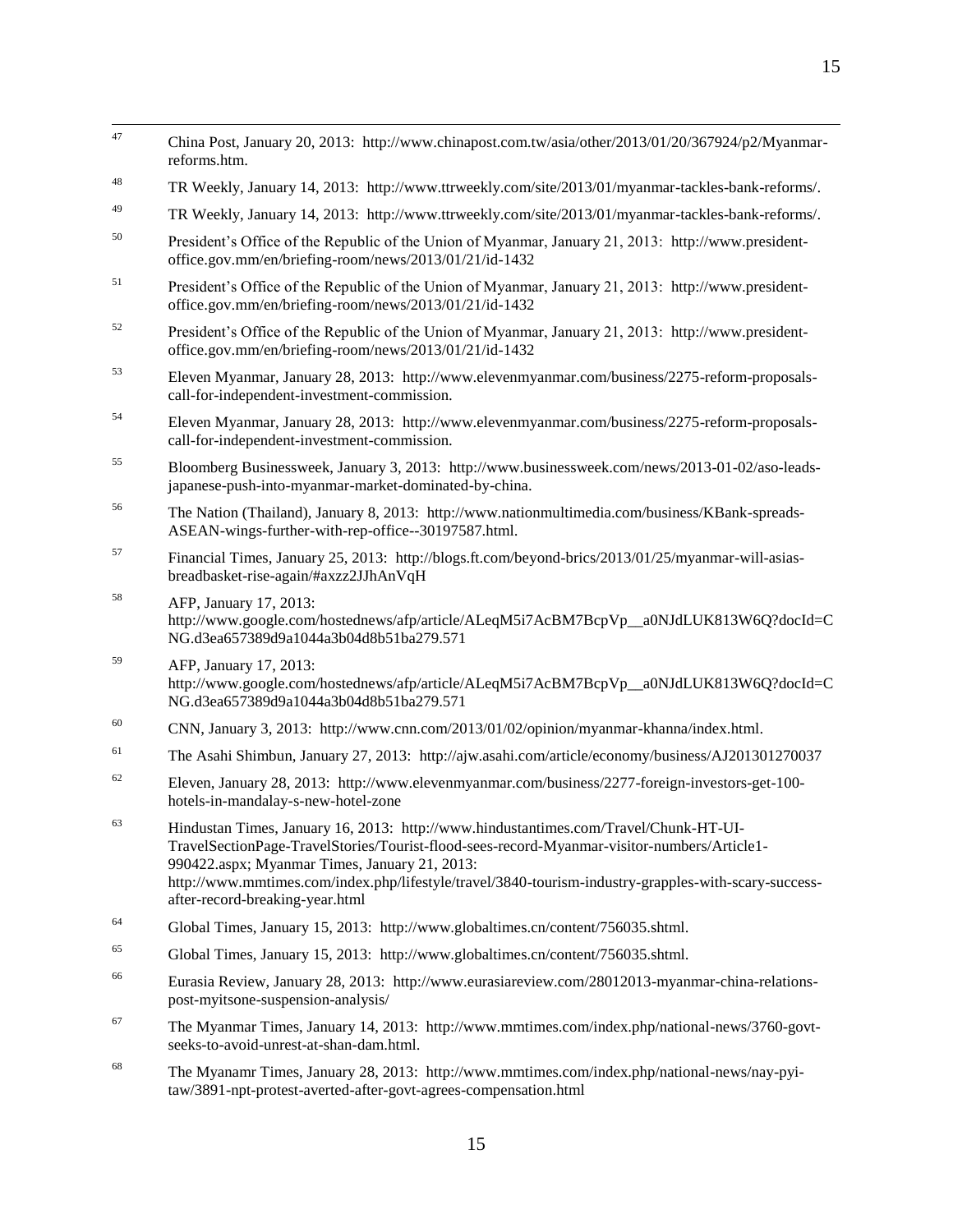- 69 <sup>69</sup> The Myanmar Times, January 21, 2013: [http://www.mmtimes.com/index.php/national-news/3848](http://www.mmtimes.com/index.php/national-news/3848-destitute-farmers-seek-compensation.html) [destitute-farmers-seek-compensation.html.](http://www.mmtimes.com/index.php/national-news/3848-destitute-farmers-seek-compensation.html)  <sup>70</sup> CNBC, January 23: 2013: [http://www.cnbc.com/id/100402228.](http://www.cnbc.com/id/100402228)   $71$  Rigzone, January 21, 2013: [http://www.rigzone.com/news/oil\\_gas/a/123668/MyanmarChina\\_Pipeline\\_Leaves\\_Trail\\_of\\_Worries\\_Com](http://www.rigzone.com/news/oil_gas/a/123668/MyanmarChina_Pipeline_Leaves_Trail_of_Worries_Complaints) [plaints](http://www.rigzone.com/news/oil_gas/a/123668/MyanmarChina_Pipeline_Leaves_Trail_of_Worries_Complaints) <sup>72</sup> Rigzone, January 21, 2013: [http://www.rigzone.com/news/oil\\_gas/a/123668/MyanmarChina\\_Pipeline\\_Leaves\\_Trail\\_of\\_Worries\\_Com](http://www.rigzone.com/news/oil_gas/a/123668/MyanmarChina_Pipeline_Leaves_Trail_of_Worries_Complaints) [plaints](http://www.rigzone.com/news/oil_gas/a/123668/MyanmarChina_Pipeline_Leaves_Trail_of_Worries_Complaints) <sup>73</sup> The Myanmar Times, January 14, 2013: [http://www.mmtimes.com/index.php/national-news/3748](http://www.mmtimes.com/index.php/national-news/3748-pipeline-companies-to-investigate-new-complaints-official.html) [pipeline-companies-to-investigate-new-complaints-official.html](http://www.mmtimes.com/index.php/national-news/3748-pipeline-companies-to-investigate-new-complaints-official.html) <sup>74</sup> Business Recorder, January 21, 2013: [http://www.brecorder.com/world/global-business-a](http://www.brecorder.com/world/global-business-a-economy/102239-myanmar-china-gas-pipeline-ready-for-start-up-end-may.html)[economy/102239-myanmar-china-gas-pipeline-ready-for-start-up-end-may.html](http://www.brecorder.com/world/global-business-a-economy/102239-myanmar-china-gas-pipeline-ready-for-start-up-end-may.html) <sup>75</sup> The Myanmar Times, January 14, 2013: [http://www.mmtimes.com/index.php/national-news/3767-land](http://www.mmtimes.com/index.php/national-news/3767-land-dispute-commission-draws-fire.html)[dispute-commission-draws-fire.html](http://www.mmtimes.com/index.php/national-news/3767-land-dispute-commission-draws-fire.html) <sup>76</sup> The Myanmar Times, January 14, 2013: [http://www.mmtimes.com/index.php/national-news/3767-land](http://www.mmtimes.com/index.php/national-news/3767-land-dispute-commission-draws-fire.html)[dispute-commission-draws-fire.html](http://www.mmtimes.com/index.php/national-news/3767-land-dispute-commission-draws-fire.html) <sup>77</sup> The Myanmar Times, January 14, 2013: [http://www.mmtimes.com/index.php/national-news/3767-land](http://www.mmtimes.com/index.php/national-news/3767-land-dispute-commission-draws-fire.html)[dispute-commission-draws-fire.html](http://www.mmtimes.com/index.php/national-news/3767-land-dispute-commission-draws-fire.html) <sup>78</sup> The Myanmar Times, January 14, 2013: [http://www.mmtimes.com/index.php/national-news/3767-land](http://www.mmtimes.com/index.php/national-news/3767-land-dispute-commission-draws-fire.html)[dispute-commission-draws-fire.html;](http://www.mmtimes.com/index.php/national-news/3767-land-dispute-commission-draws-fire.html) The Myanmar Times, January 28, 2013: [http://www.mmtimes.com/index.php/national-news/nay-pyi-taw/3697-villagers-petition-president](http://www.mmtimes.com/index.php/national-news/nay-pyi-taw/3697-villagers-petition-president-hluttaws-over-eviction-notice.html)[hluttaws-over-eviction-notice.html](http://www.mmtimes.com/index.php/national-news/nay-pyi-taw/3697-villagers-petition-president-hluttaws-over-eviction-notice.html) <sup>79</sup> The Myanmar Times, January 14, 2013: [http://www.mmtimes.com/index.php/national-news/3767-land](http://www.mmtimes.com/index.php/national-news/3767-land-dispute-commission-draws-fire.html)[dispute-commission-draws-fire.html](http://www.mmtimes.com/index.php/national-news/3767-land-dispute-commission-draws-fire.html) <sup>80</sup> The Economist, January 26, 2013: [http://www.economist.com/news/asia/21570755-army-continues-its](http://www.economist.com/news/asia/21570755-army-continues-its-assault-kachin-state-no-let-up)[assault-kachin-state-no-let-up;](http://www.economist.com/news/asia/21570755-army-continues-its-assault-kachin-state-no-let-up) Wall Street Journal, January 9, 2013: [http://online.wsj.com/article/SB10001424127887323706704578229333643270430.html.](http://online.wsj.com/article/SB10001424127887323706704578229333643270430.html) <sup>81</sup> World Politics Review, January 7, 2013: [http://www.worldpoliticsreview.com/trend](http://www.worldpoliticsreview.com/trend-lines/12601/myanmar-rebel-conflict-is-not-black-and-white)[lines/12601/myanmar-rebel-conflict-is-not-black-and-white.](http://www.worldpoliticsreview.com/trend-lines/12601/myanmar-rebel-conflict-is-not-black-and-white) <sup>82</sup> The Economist, January 16, 2013: [http://www.economist.com/blogs/banyan/2013/01/fighting-myanmars](http://www.economist.com/blogs/banyan/2013/01/fighting-myanmars-kachin-state)[kachin-state.](http://www.economist.com/blogs/banyan/2013/01/fighting-myanmars-kachin-state)  <sup>83</sup> The Economist, January 26, 2013: [http://www.economist.com/news/asia/21570755-army-continues-its](http://www.economist.com/news/asia/21570755-army-continues-its-assault-kachin-state-no-let-up)[assault-kachin-state-no-let-up](http://www.economist.com/news/asia/21570755-army-continues-its-assault-kachin-state-no-let-up) 84 Asia Times, January 24, 2013: [http://www.atimes.com/atimes/Southeast\\_Asia/OA24Ae01.html.](http://www.atimes.com/atimes/Southeast_Asia/OA24Ae01.html) <sup>85</sup> New York Times, January 18, 2013: [http://www.nytimes.com/2013/01/19/world/asia/kachin-refugees](http://www.nytimes.com/2013/01/19/world/asia/kachin-refugees-reported-to-flee-myanmar-to-china.html?_r=0)[reported-to-flee-myanmar-to-china.html?\\_r=0.](http://www.nytimes.com/2013/01/19/world/asia/kachin-refugees-reported-to-flee-myanmar-to-china.html?_r=0) <sup>86</sup> The Associated Press, January 29, 2013: [http://www.washingtonpost.com/world/asia\\_pacific/in-latest](http://www.washingtonpost.com/world/asia_pacific/in-latest-reform-myanmar-ends-ban-on-public-gatherings-25-years-after-military-ordered-it/2013/01/29/cd85eb76-6a01-11e2-9a0b-db931670f35d_story.html)[reform-myanmar-ends-ban-on-public-gatherings-25-years-after-military-ordered-it/2013/01/29/cd85eb76-](http://www.washingtonpost.com/world/asia_pacific/in-latest-reform-myanmar-ends-ban-on-public-gatherings-25-years-after-military-ordered-it/2013/01/29/cd85eb76-6a01-11e2-9a0b-db931670f35d_story.html)
- <sup>87</sup> New York Times, January 14, 2013: [http://www.nytimes.com/2013/01/15/world/asia/myanmar-fighting-](http://www.nytimes.com/2013/01/15/world/asia/myanmar-fighting-edges-toward-china.html)

[6a01-11e2-9a0b-db931670f35d\\_story.html](http://www.washingtonpost.com/world/asia_pacific/in-latest-reform-myanmar-ends-ban-on-public-gatherings-25-years-after-military-ordered-it/2013/01/29/cd85eb76-6a01-11e2-9a0b-db931670f35d_story.html)

[edges-toward-china.html.](http://www.nytimes.com/2013/01/15/world/asia/myanmar-fighting-edges-toward-china.html)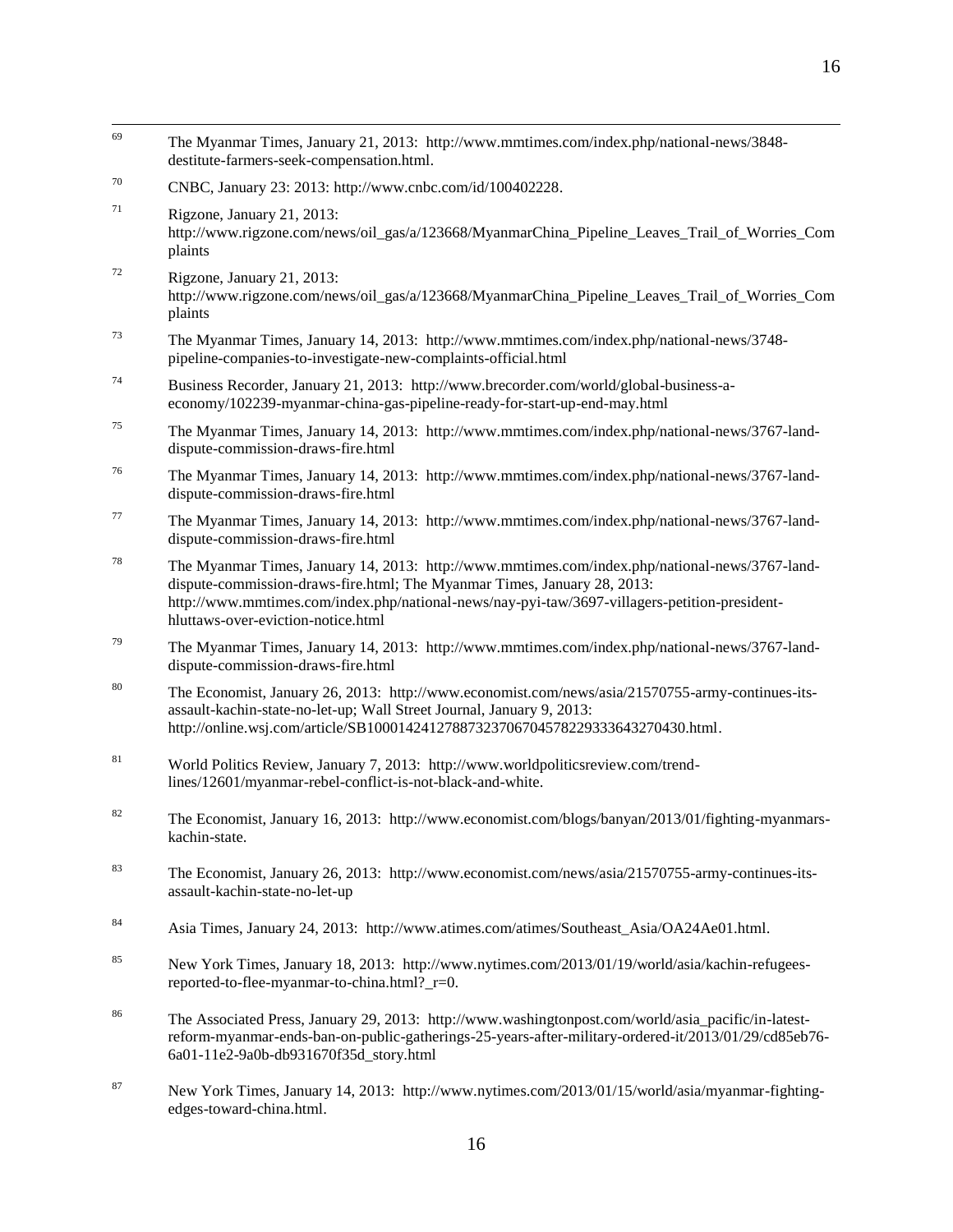| 88  | The Economist, January 16, 2013: http://www.economist.com/blogs/banyan/2013/01/fighting-myanmars-<br>kachin-state.                                                                                                                                                         |
|-----|----------------------------------------------------------------------------------------------------------------------------------------------------------------------------------------------------------------------------------------------------------------------------|
| 89  | The Economist, February 2, 2013: http://www.economist.com/news/asia/21571168-burmese-government-<br>rakes-more-foreign-aid-money-while-its-army-kills-more-ethnic                                                                                                          |
| 90  | The Economist, February 2, 2013: http://www.economist.com/news/asia/21571168-burmese-government-<br>rakes-more-foreign-aid-money-while-its-army-kills-more-ethnic                                                                                                          |
| 91  | New York Times, January 18, 2013: http://www.nytimes.com/2013/01/19/world/asia/kachin-refugees-<br>reported-to-flee-myanmar-to-china.html?_r=0.                                                                                                                            |
| 92  | The Economist, January 26, 2013: http://www.economist.com/news/asia/21570755-army-continues-its-<br>assault-kachin-state-no-let-up                                                                                                                                         |
| 93  | New York Times, January 18, 2013: http://www.nytimes.com/2013/01/19/world/asia/kachin-refugees-<br>reported-to-flee-myanmar-to-china.html?_r=0.                                                                                                                            |
| 94  | New York Times, January 14, 2013: http://www.nytimes.com/2013/01/15/world/asia/myanmar-fighting-<br>edges-toward-china.html.                                                                                                                                               |
| 95  | New York Times, January 18, 2013: http://www.nytimes.com/2013/01/19/world/asia/kachin-refugees-<br>reported-to-flee-myanmar-to-china.html?_r=0.                                                                                                                            |
| 96  | The Economist, January 26, 2013: http://www.economist.com/news/asia/21570755-zarmy-continues-its-<br>assault-kachin-state-no-let-up                                                                                                                                        |
| 97  | New York Times, January 18, 2013: http://www.nytimes.com/2013/01/19/world/asia/kachin-refugees-<br>reported-to-flee-myanmar-to-china.html?_r=0.                                                                                                                            |
| 98  | New York Times, January 18, 2013: http://www.nytimes.com/2013/01/19/world/asia/kachin-refugees-<br>reported-to-flee-myanmar-to-china.html?_r=0.                                                                                                                            |
| 99  | New York Times, January 18, 2013: http://www.nytimes.com/2013/01/19/world/asia/kachin-refugees-<br>reported-to-flee-myanmar-to-china.html?_r=0.                                                                                                                            |
| 100 | The Associated Press, January 29, 2013: http://www.washingtonpost.com/world/asia_pacific/in-latest-<br>reform-myanmar-ends-ban-on-public-gatherings-25-years-after-military-ordered-it/2013/01/29/cd85eb76-<br>6a01-11e2-9a0b-db931670f35d_story.html                      |
| 101 | U.N. Office for the Coordination of Humanitarian Affairs, January 18, 2013:<br>http://www.irinnews.org/Report/97279/WASH-woes-for-Myanmar-s-Rakhine-IDPs.                                                                                                                  |
| 102 | Bangkok Post, January 29, 2013: http://www.bangkokpost.com/news/asia/333248/troops-shoot-one-dead-<br>in-west-myanmar-govt-official.                                                                                                                                       |
| 103 | Express Tribune, January 29, 2013: http://tribune.com.pk/story/500127/exclusive-report-rohingyas-flee-<br>into-an-unwelcoming-bangladesh/.                                                                                                                                 |
| 104 | Express Tribune, January 29, 2013: http://tribune.com.pk/story/500127/exclusive-report-rohingyas-flee-<br>into-an-unwelcoming-bangladesh/; Agence France Presse, January 5, 2013:<br>http://www.saudigazette.com.sa/index.cfm?method=home.regcon&contentid=20130105148201. |

17

17